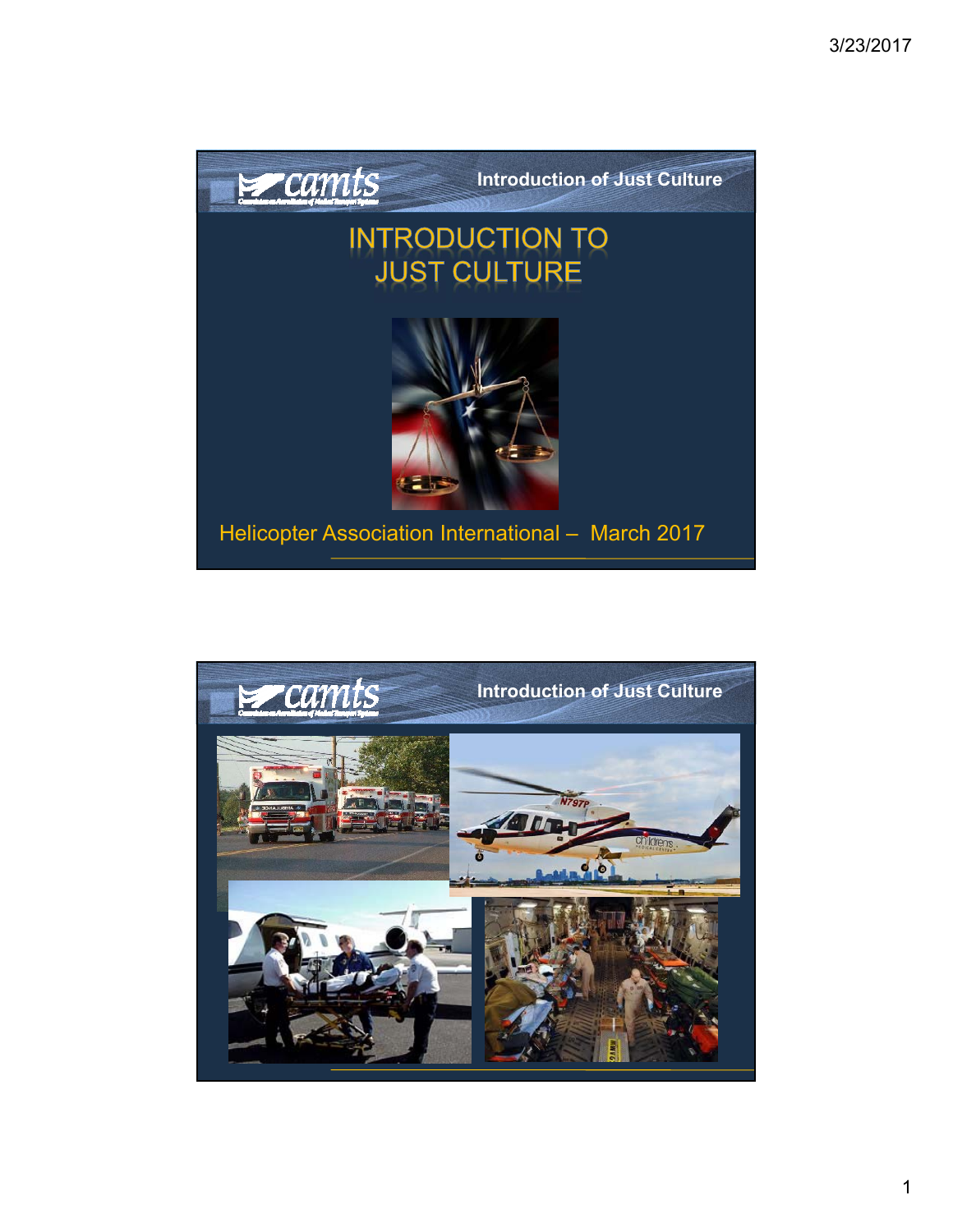

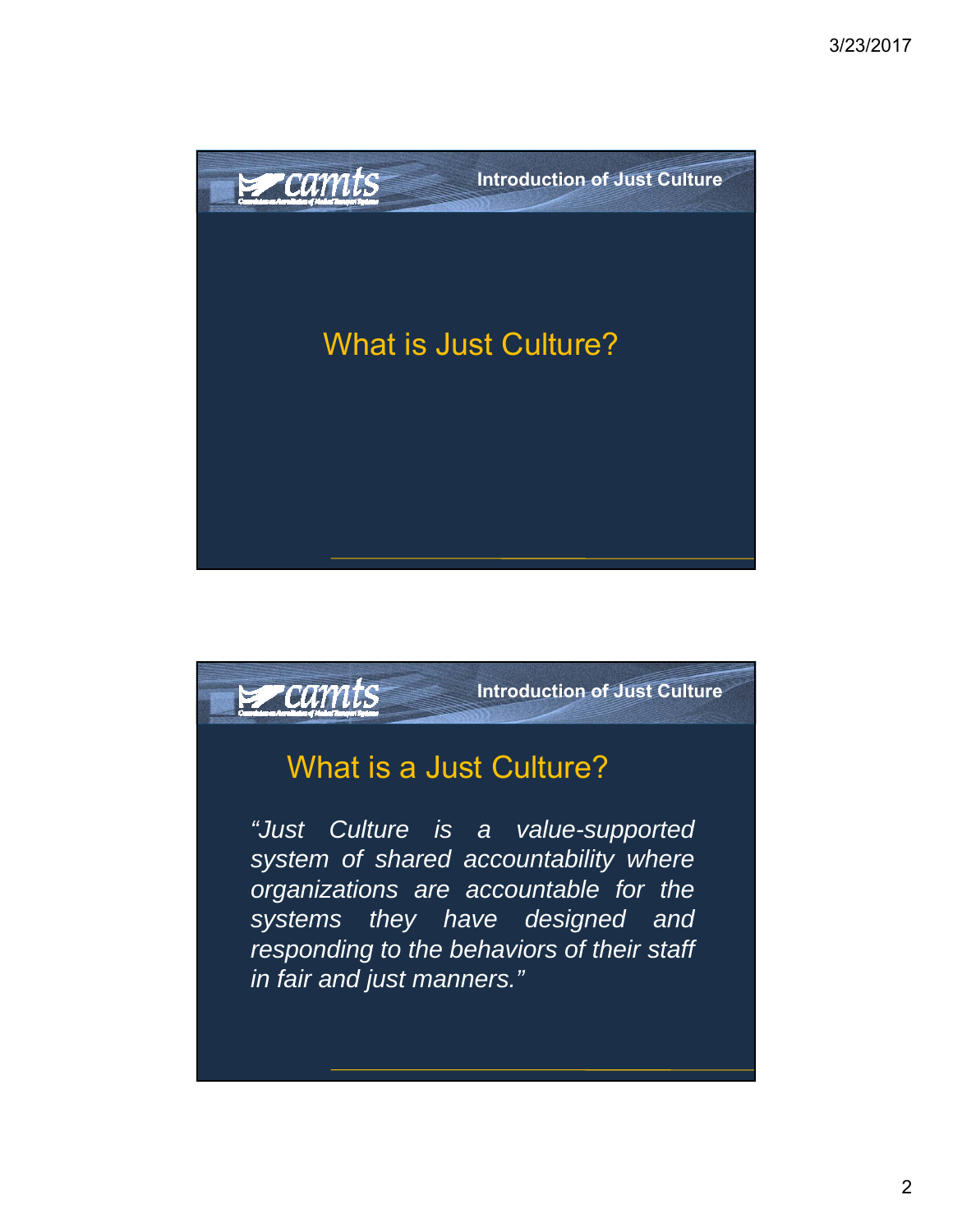

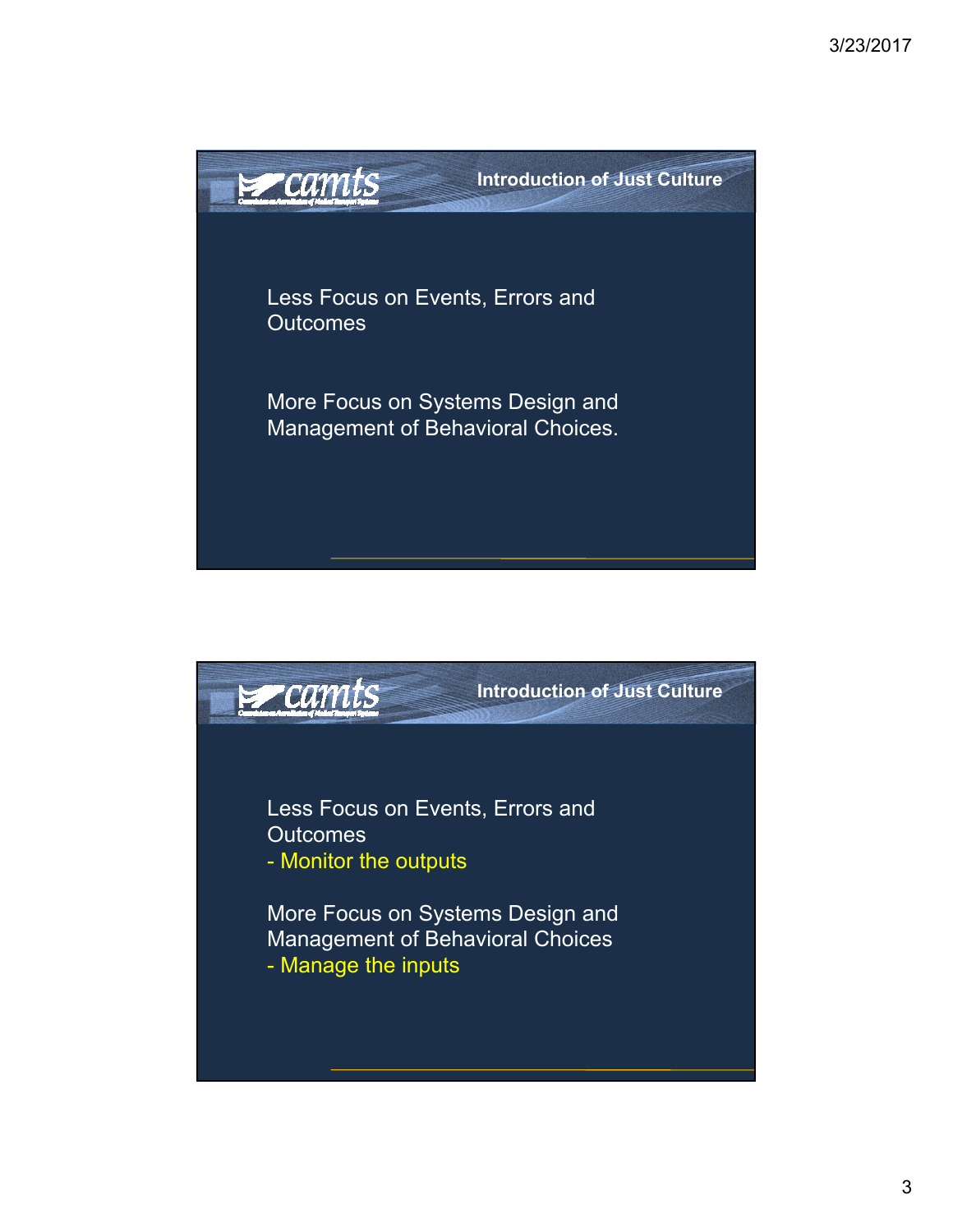

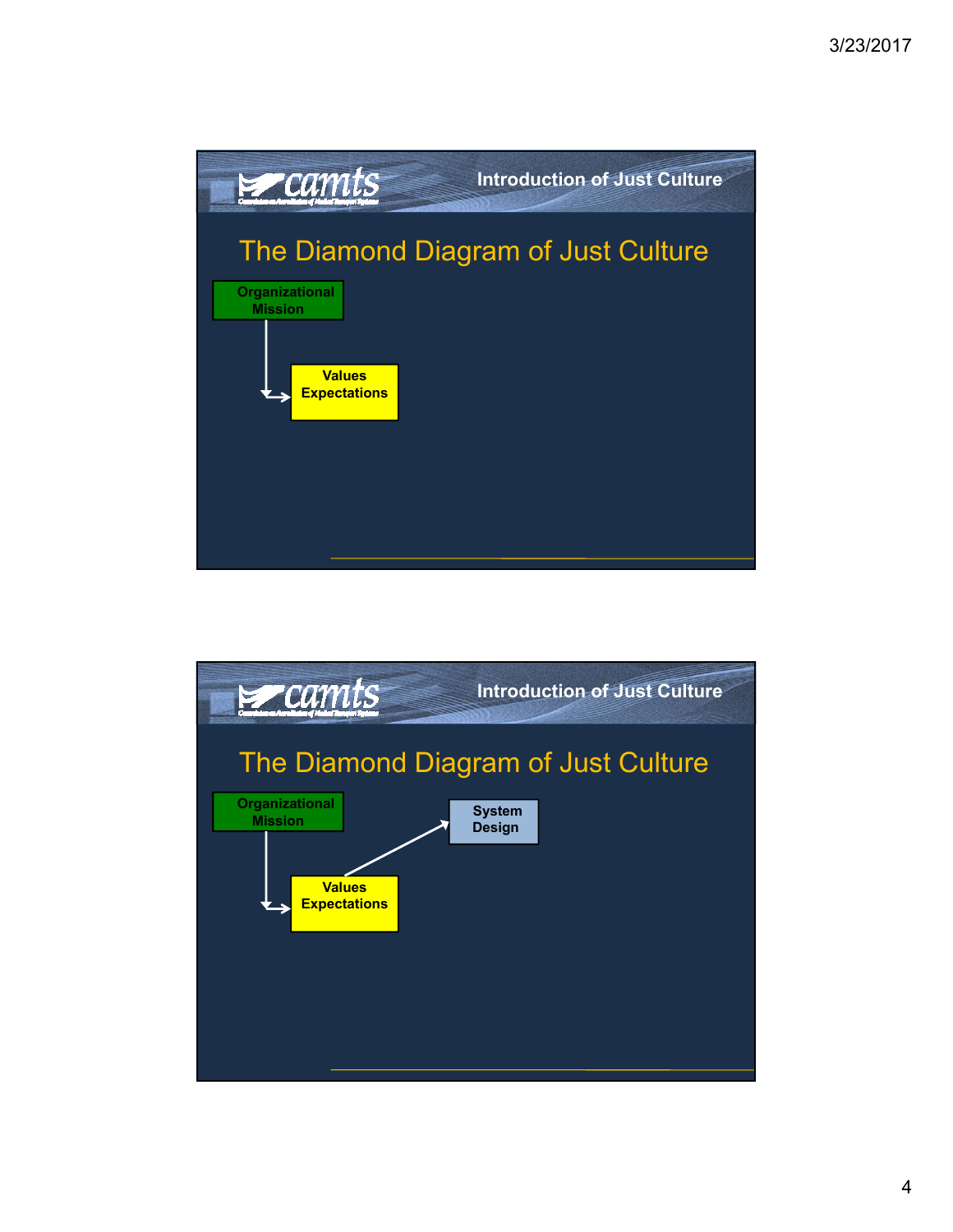

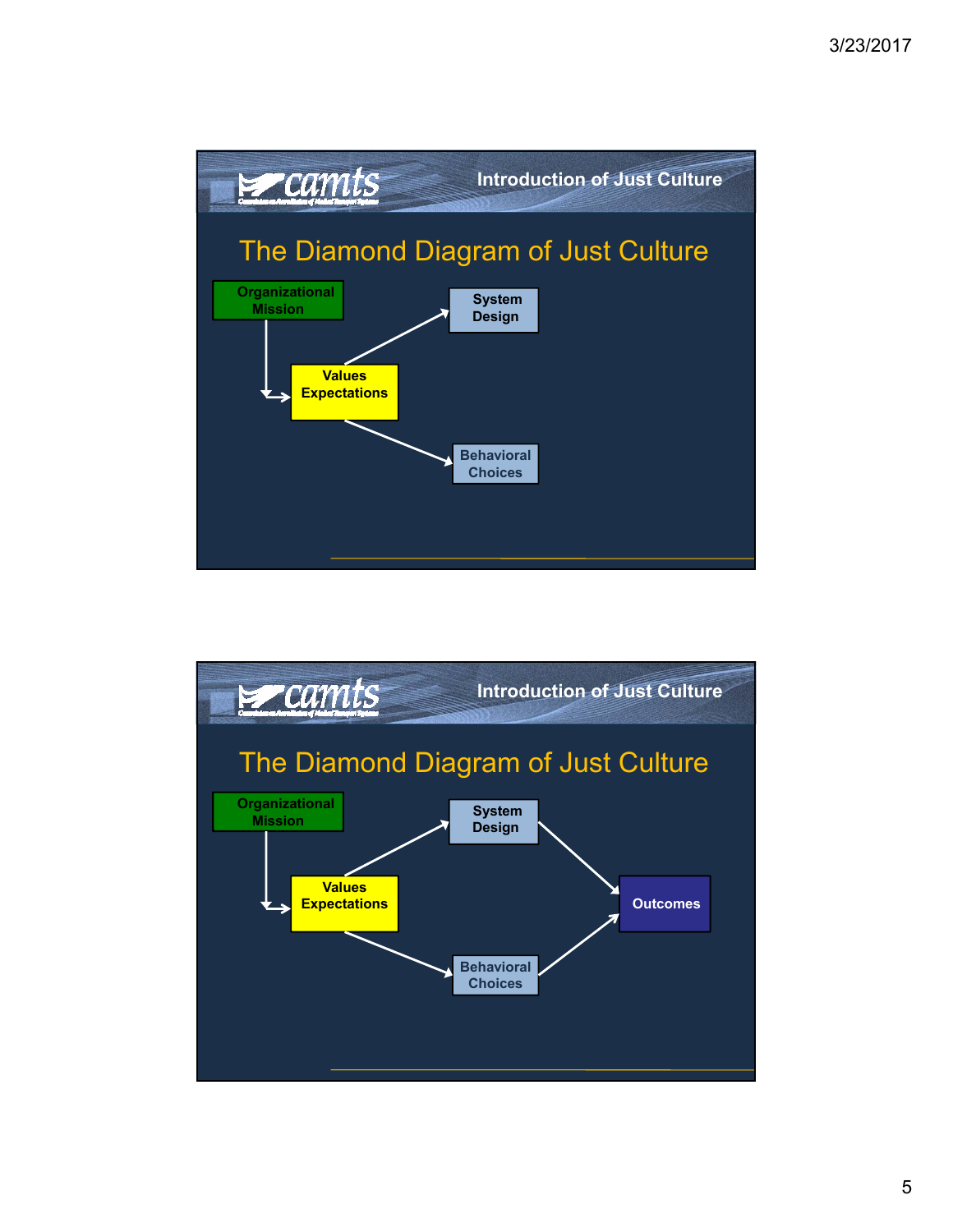

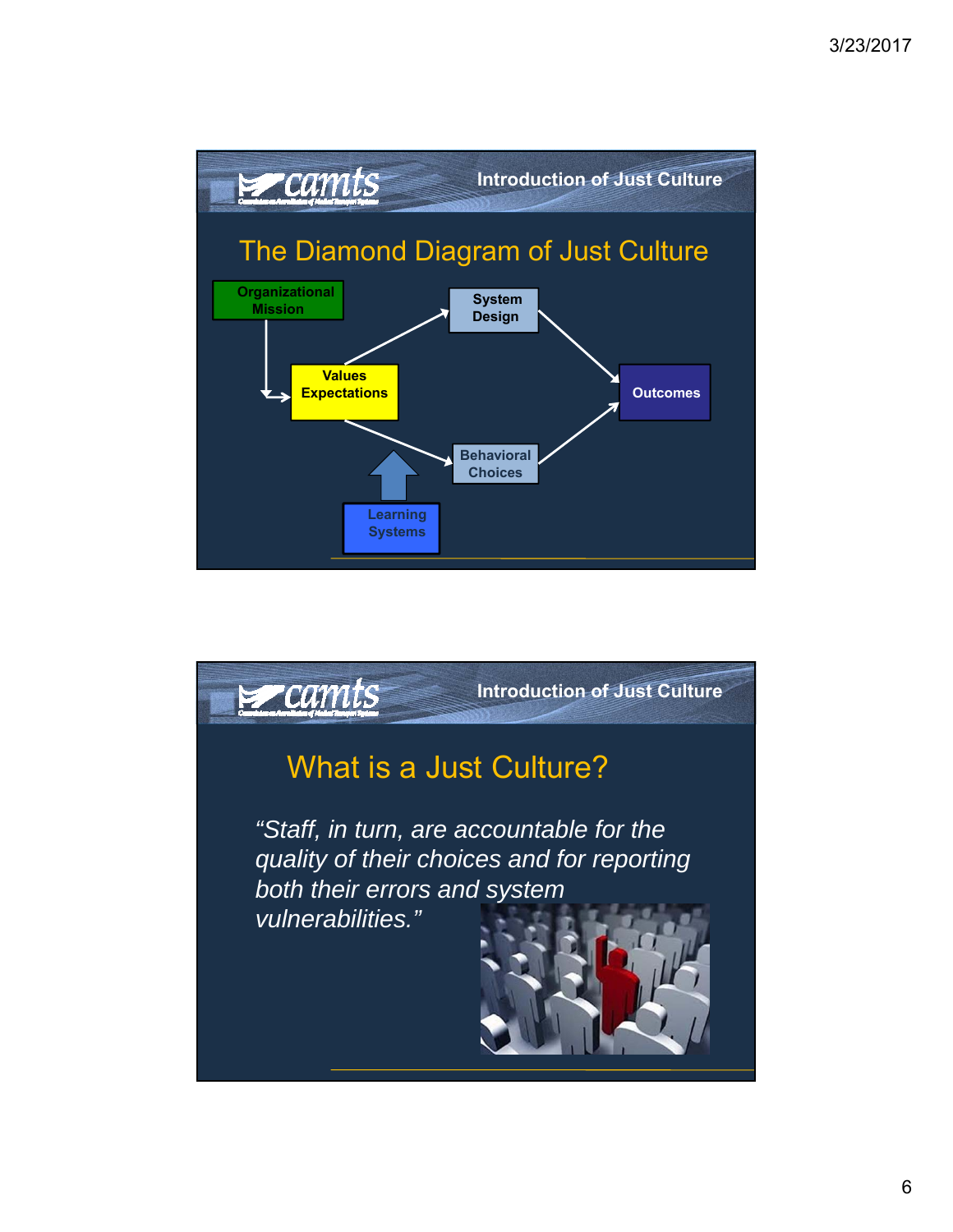

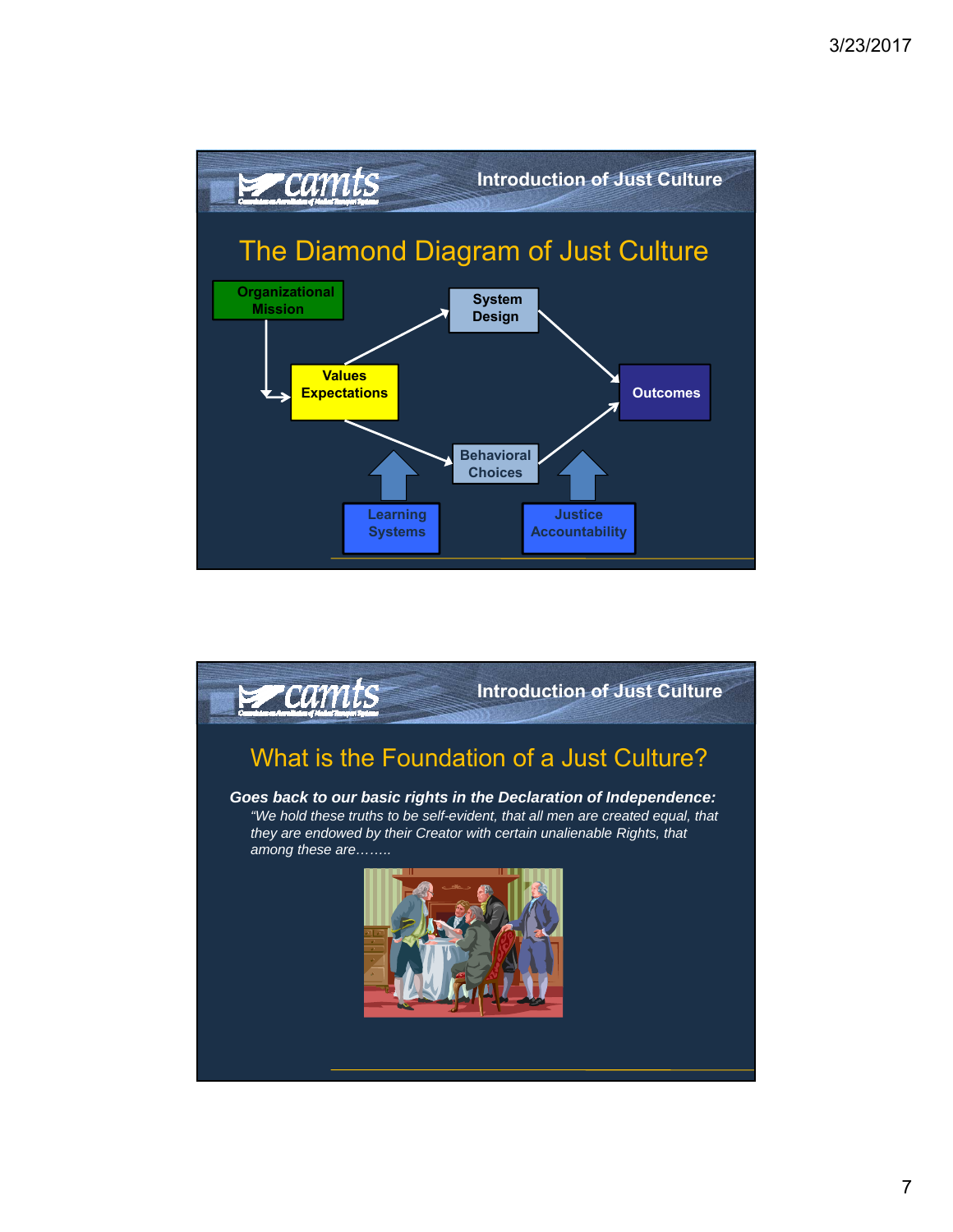

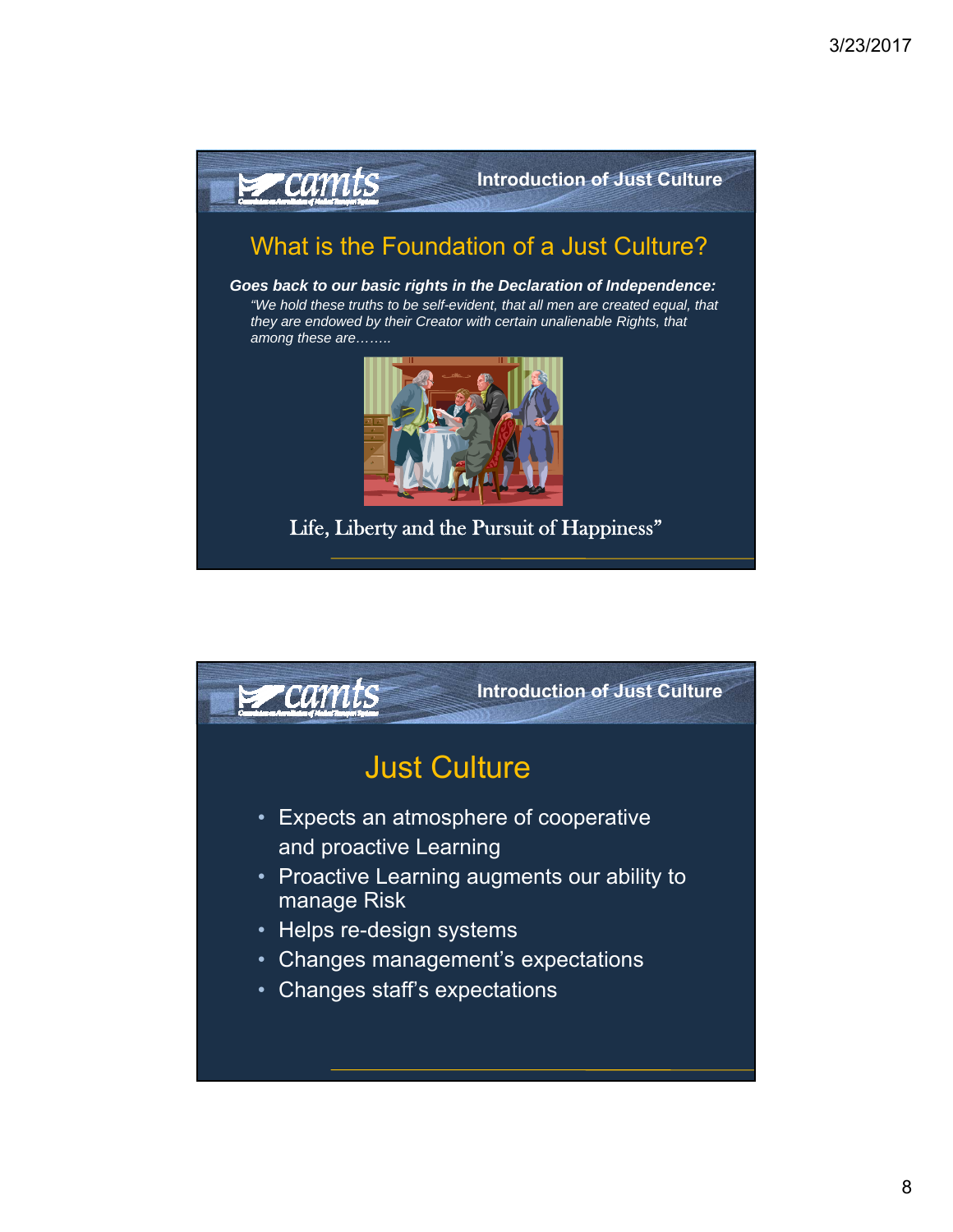

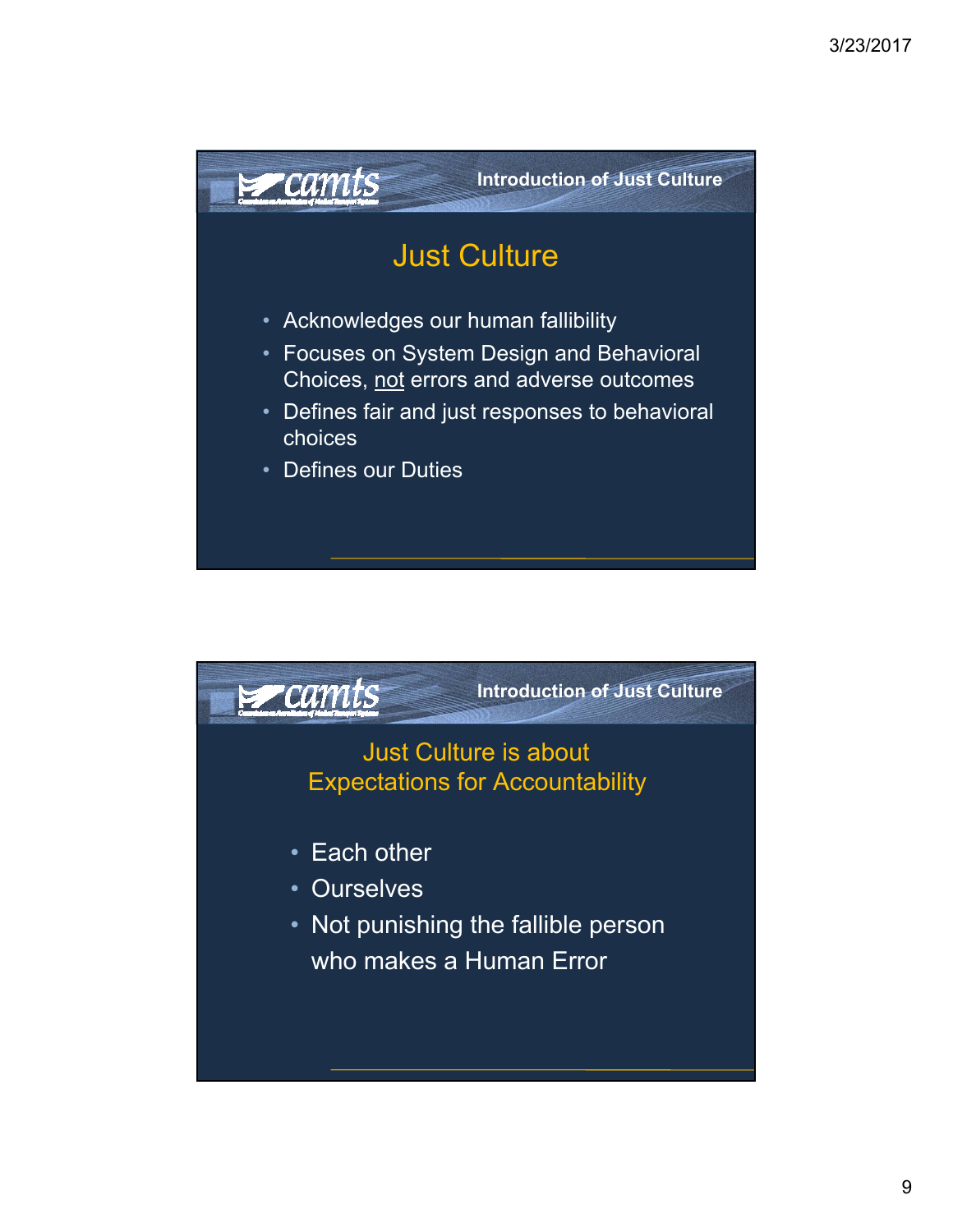

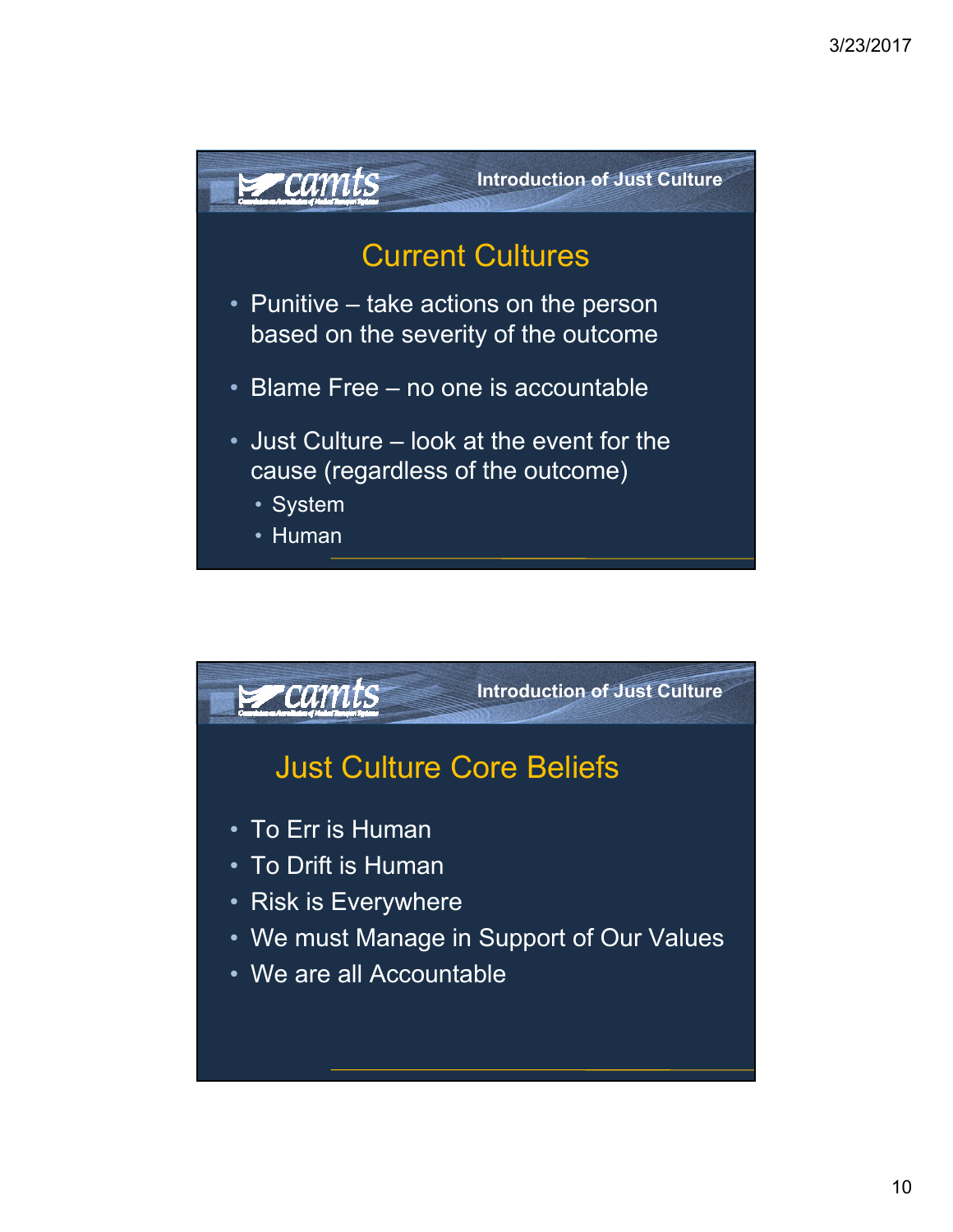

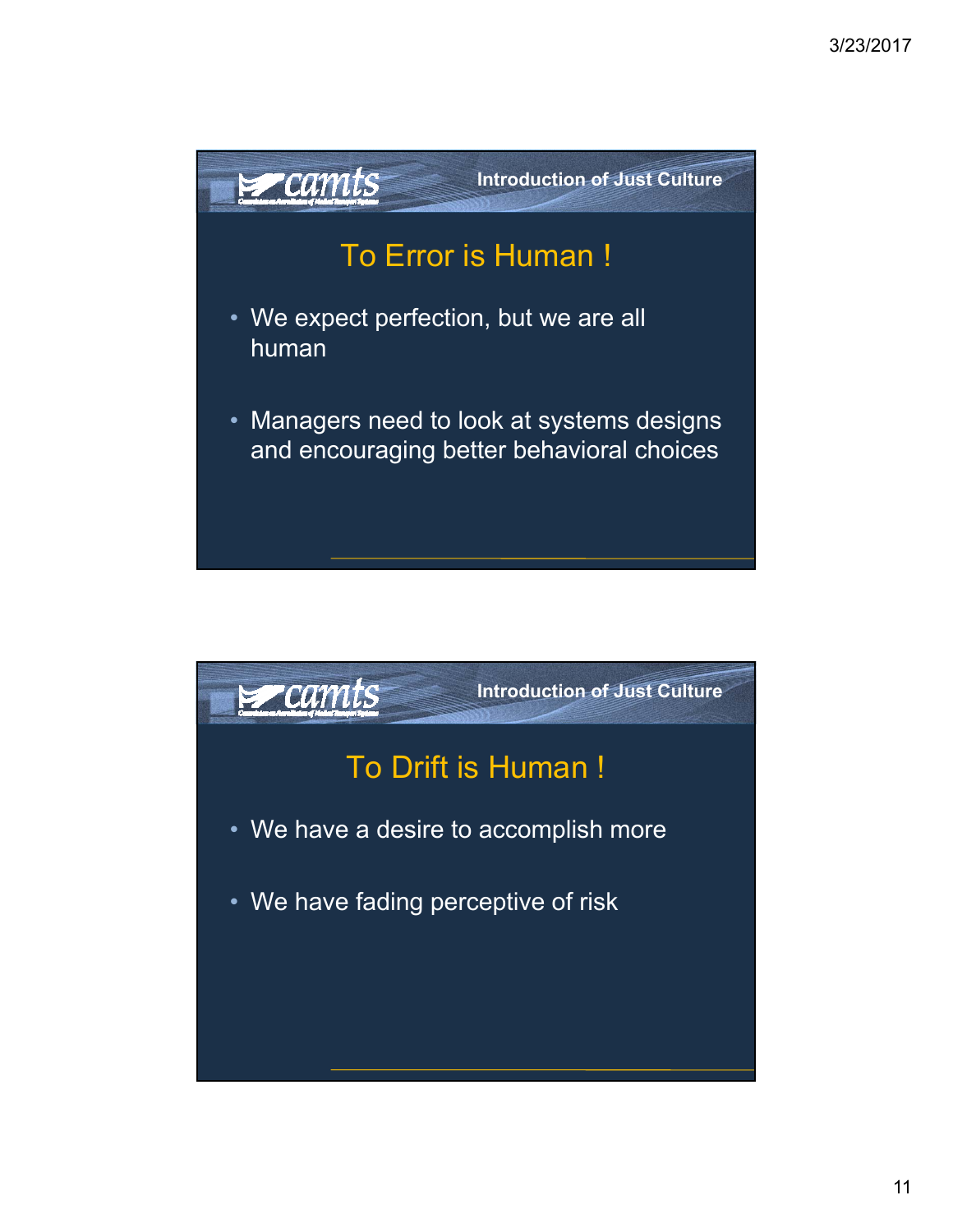

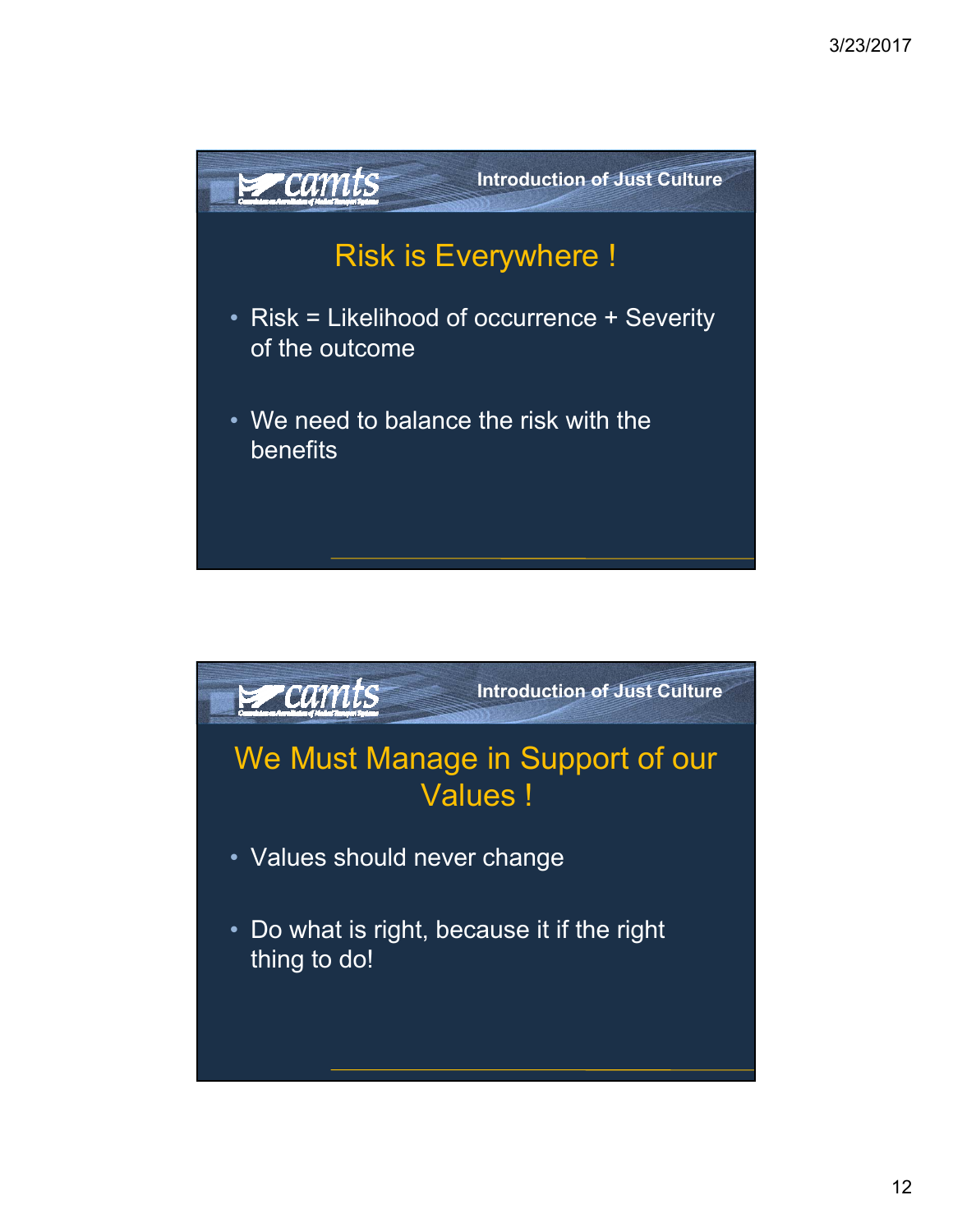

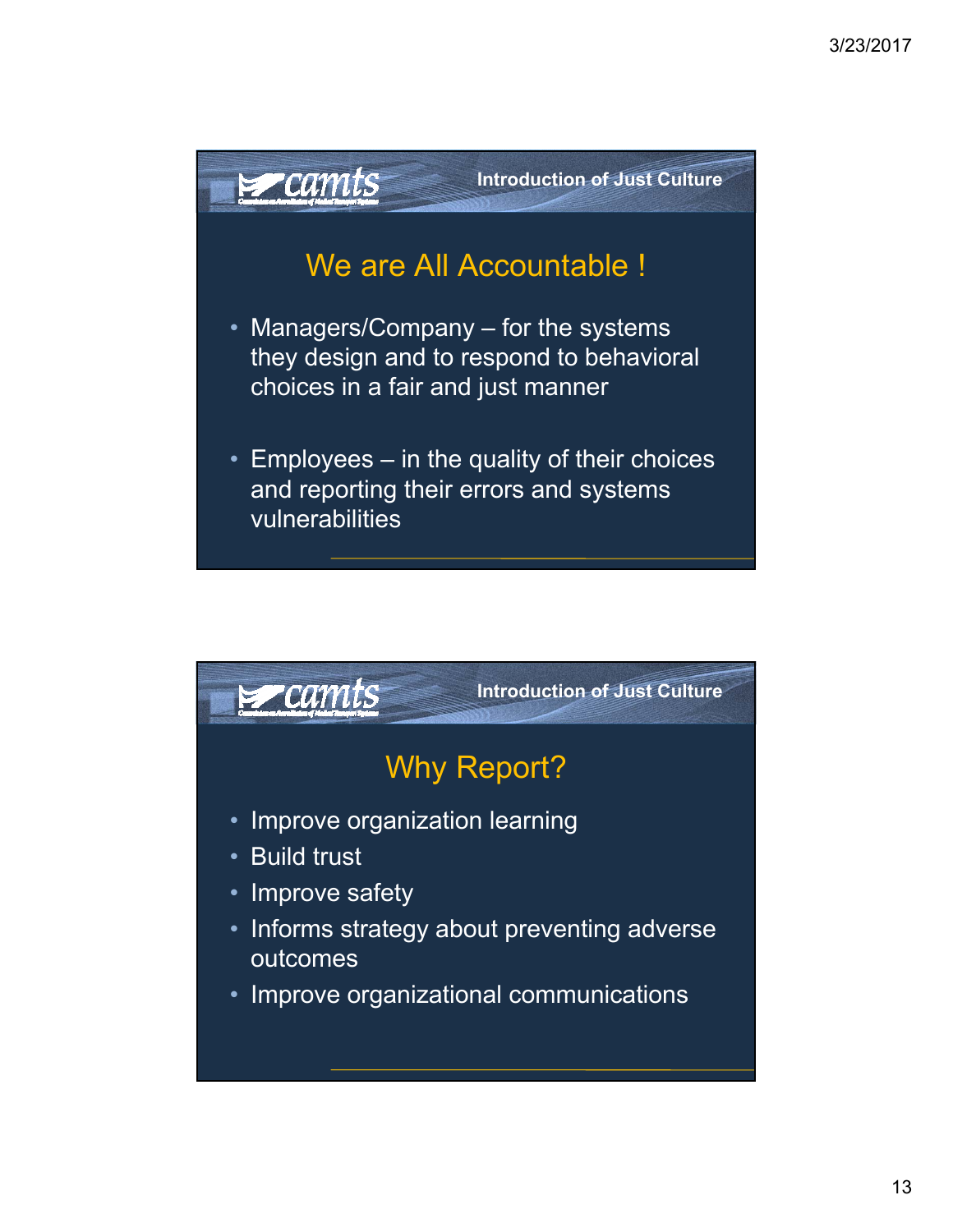

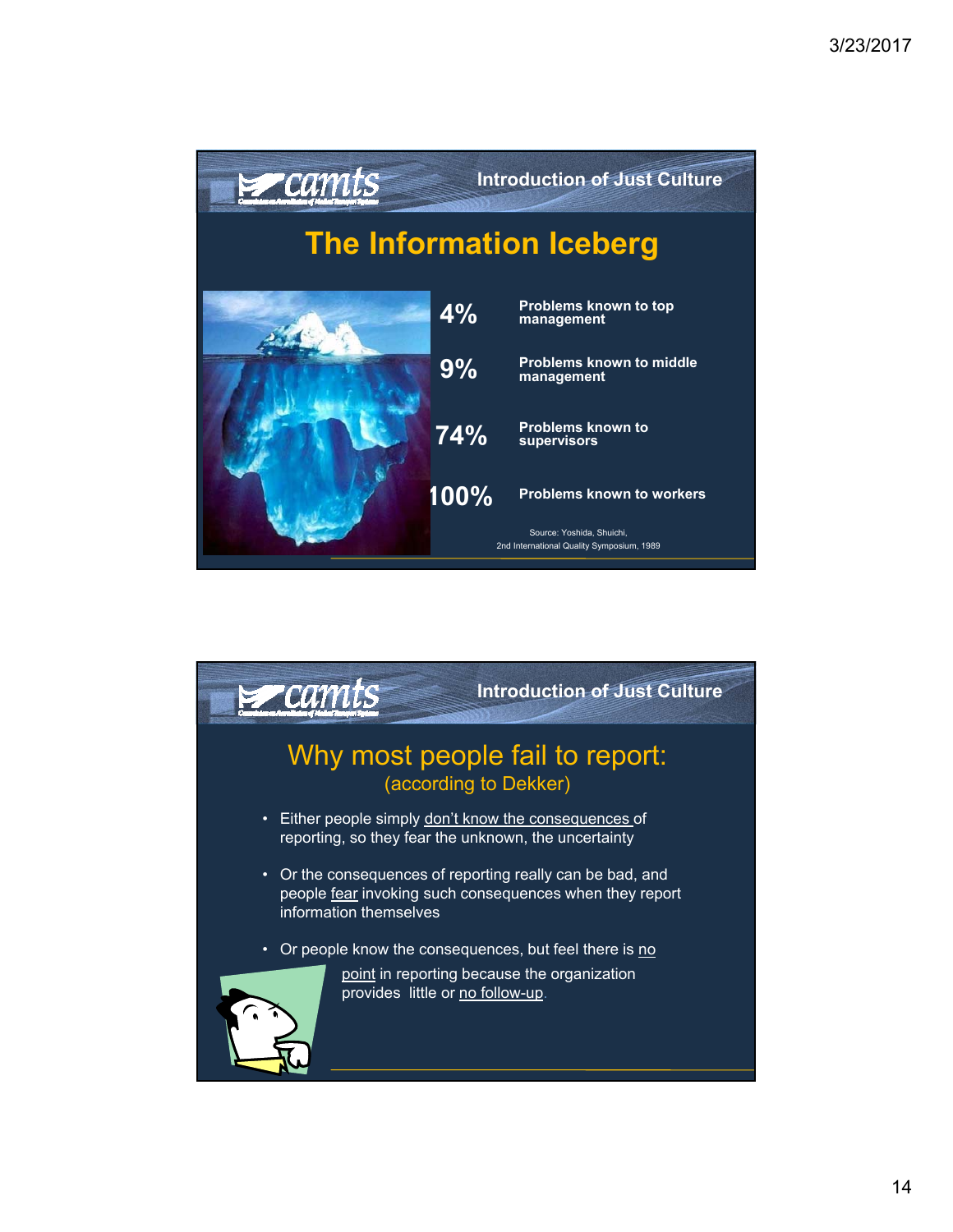

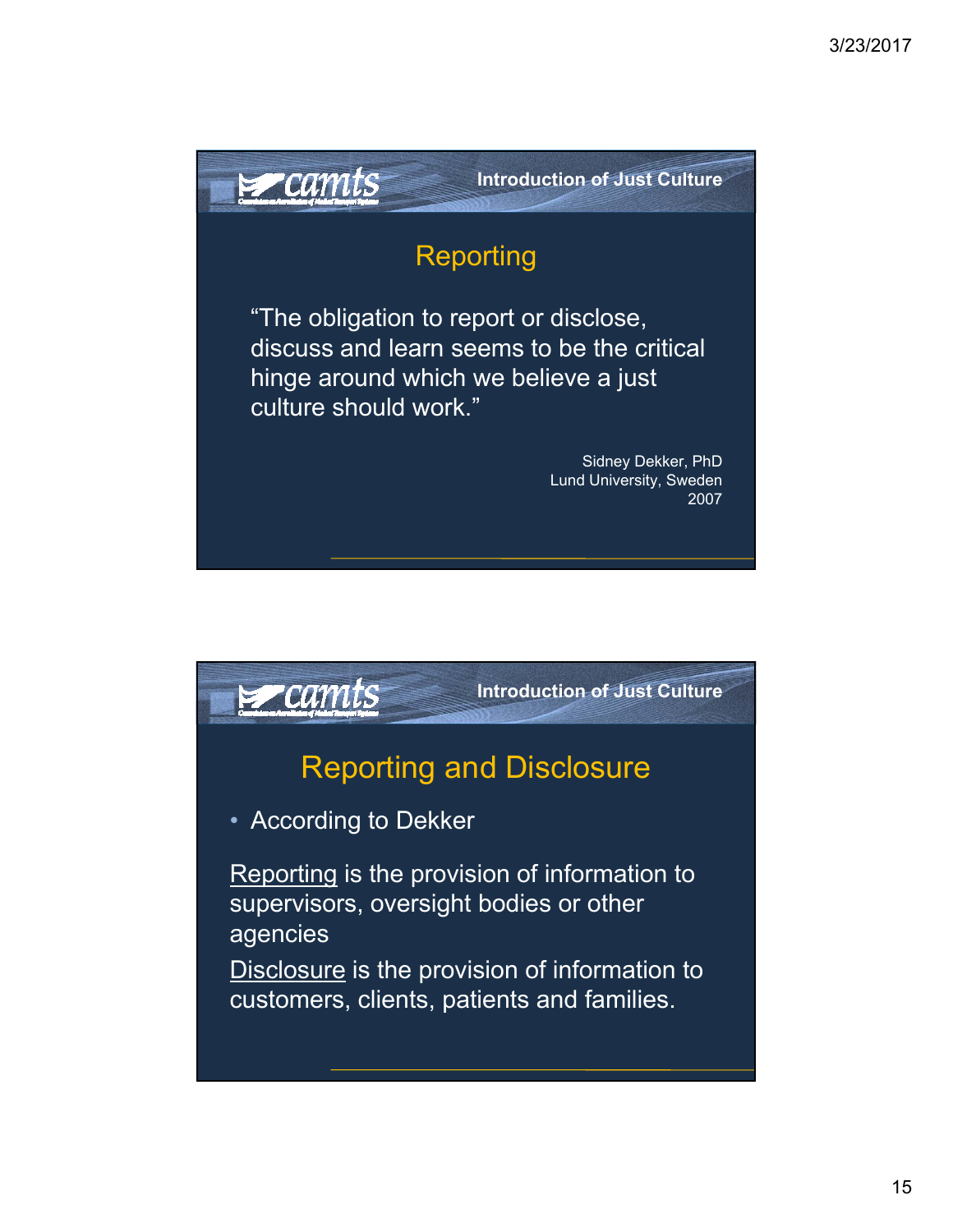

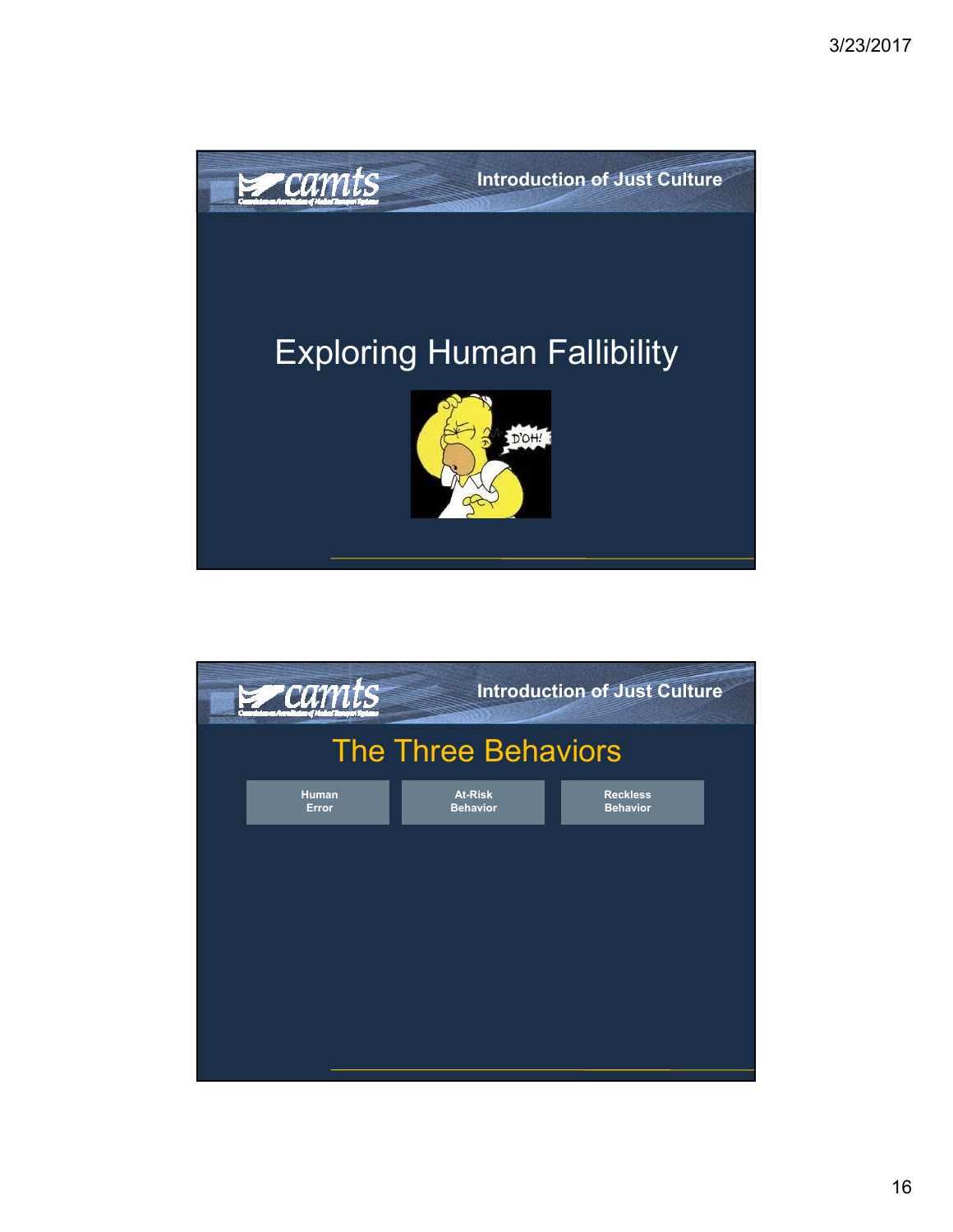

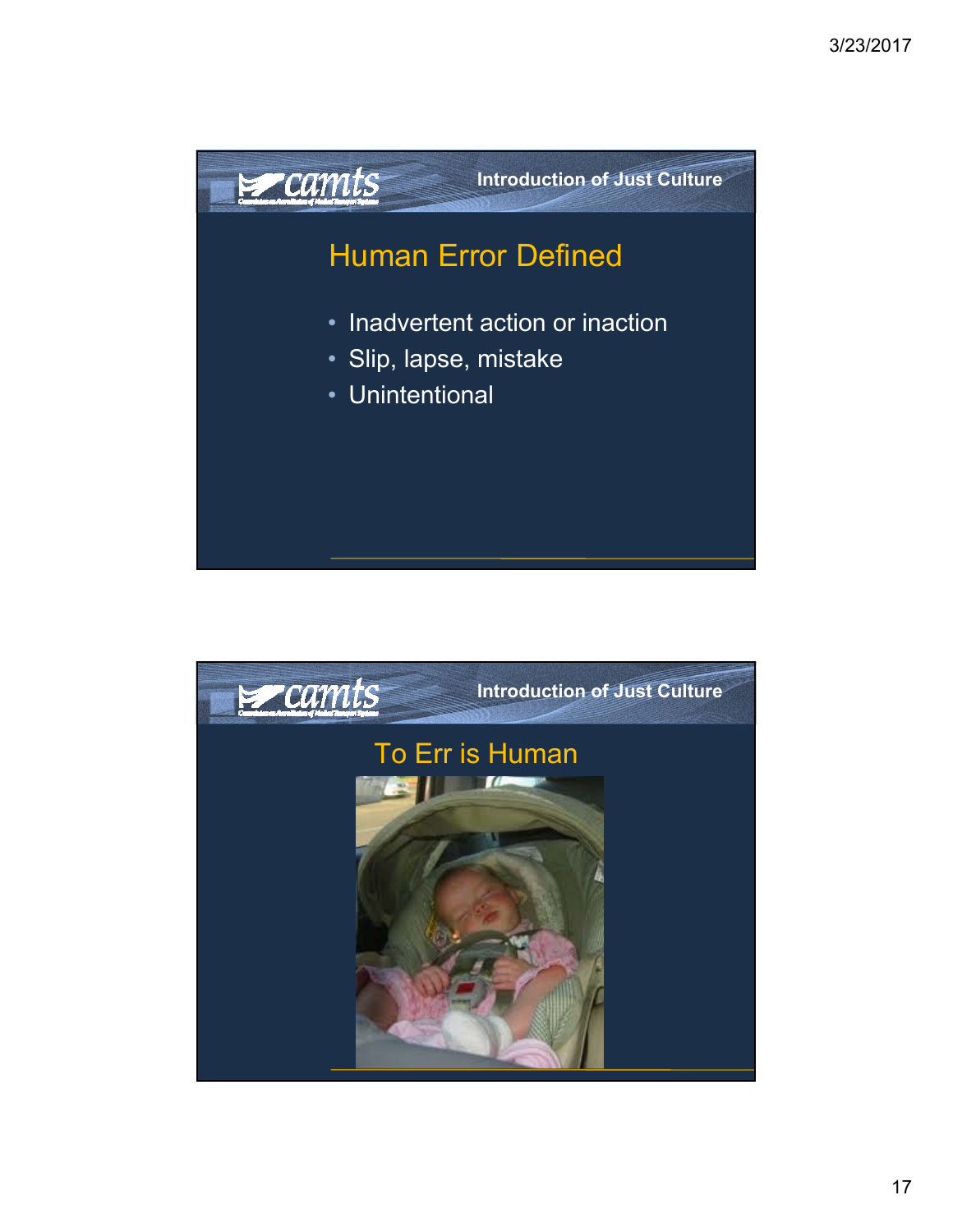

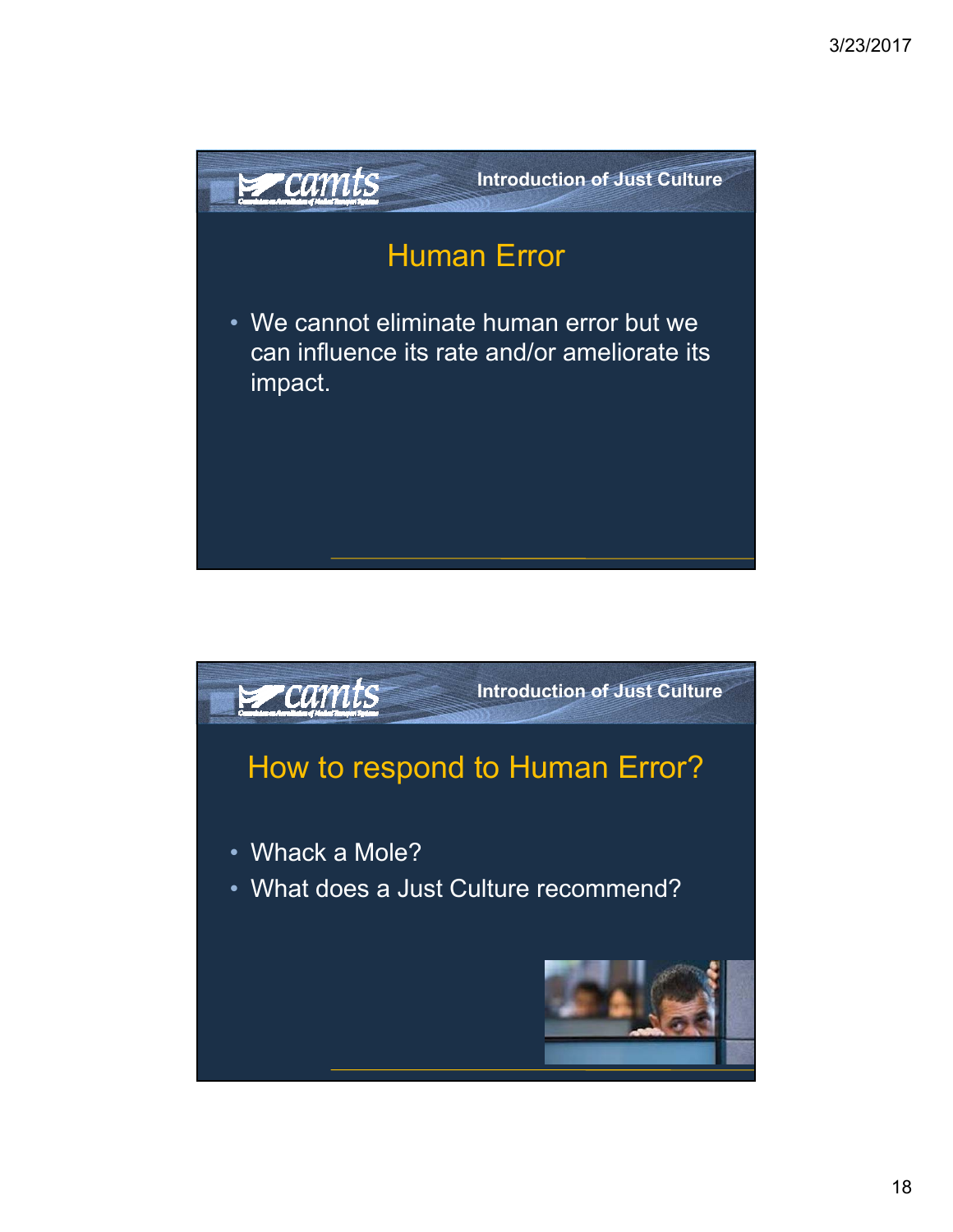

| $z$ camts                                                                 | <b>Introduction of Just Culture</b> |  |
|---------------------------------------------------------------------------|-------------------------------------|--|
| <b>The Three Behaviors</b>                                                |                                     |  |
| <b>Human</b><br>Error                                                     |                                     |  |
| Inadvertent action: slip, lapse,<br>mistake<br>Manage through changes in: |                                     |  |
| • Processes<br>• Procedures<br>• Training<br>• Design<br>• Environment    |                                     |  |
| <b>Console</b>                                                            |                                     |  |
|                                                                           |                                     |  |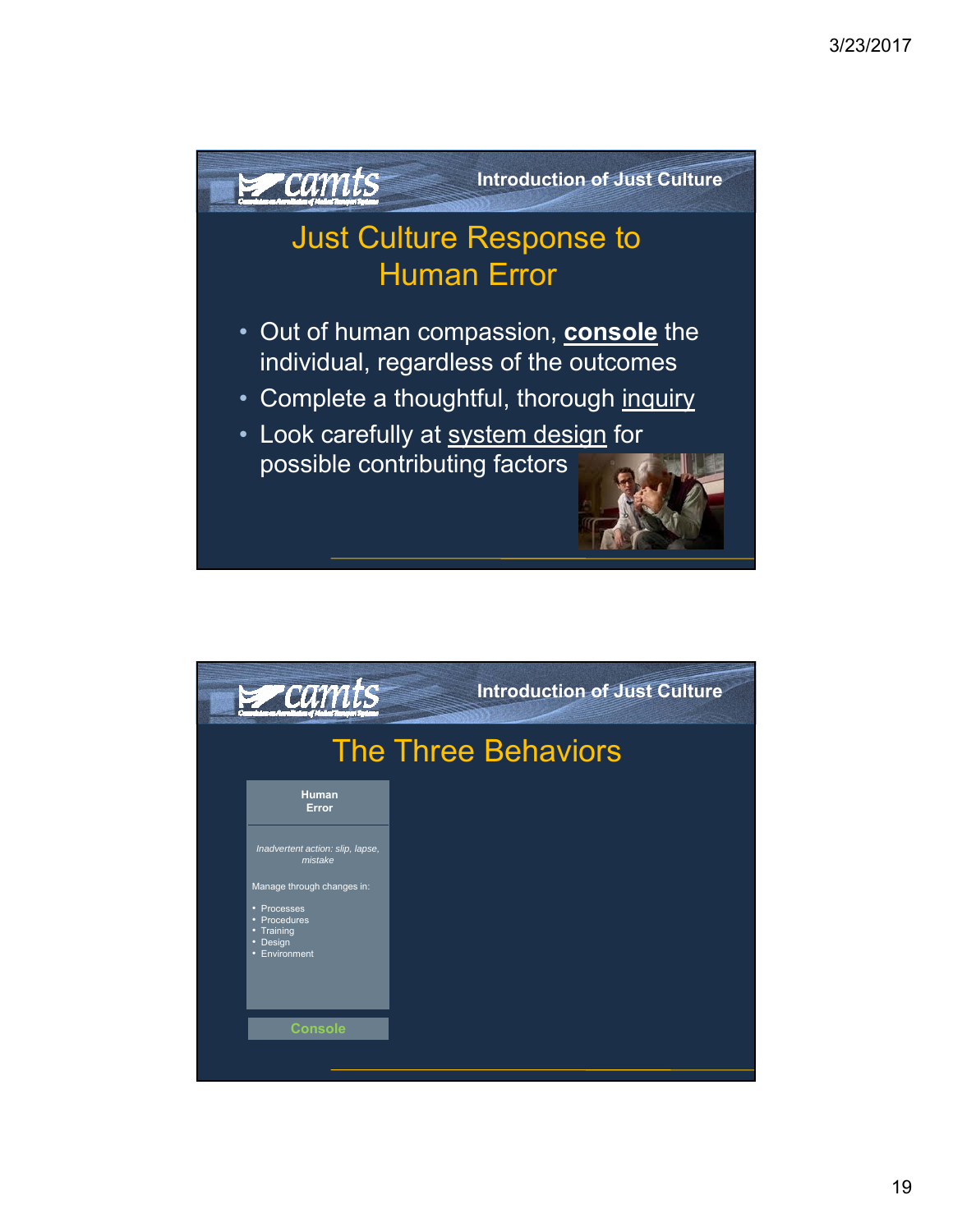

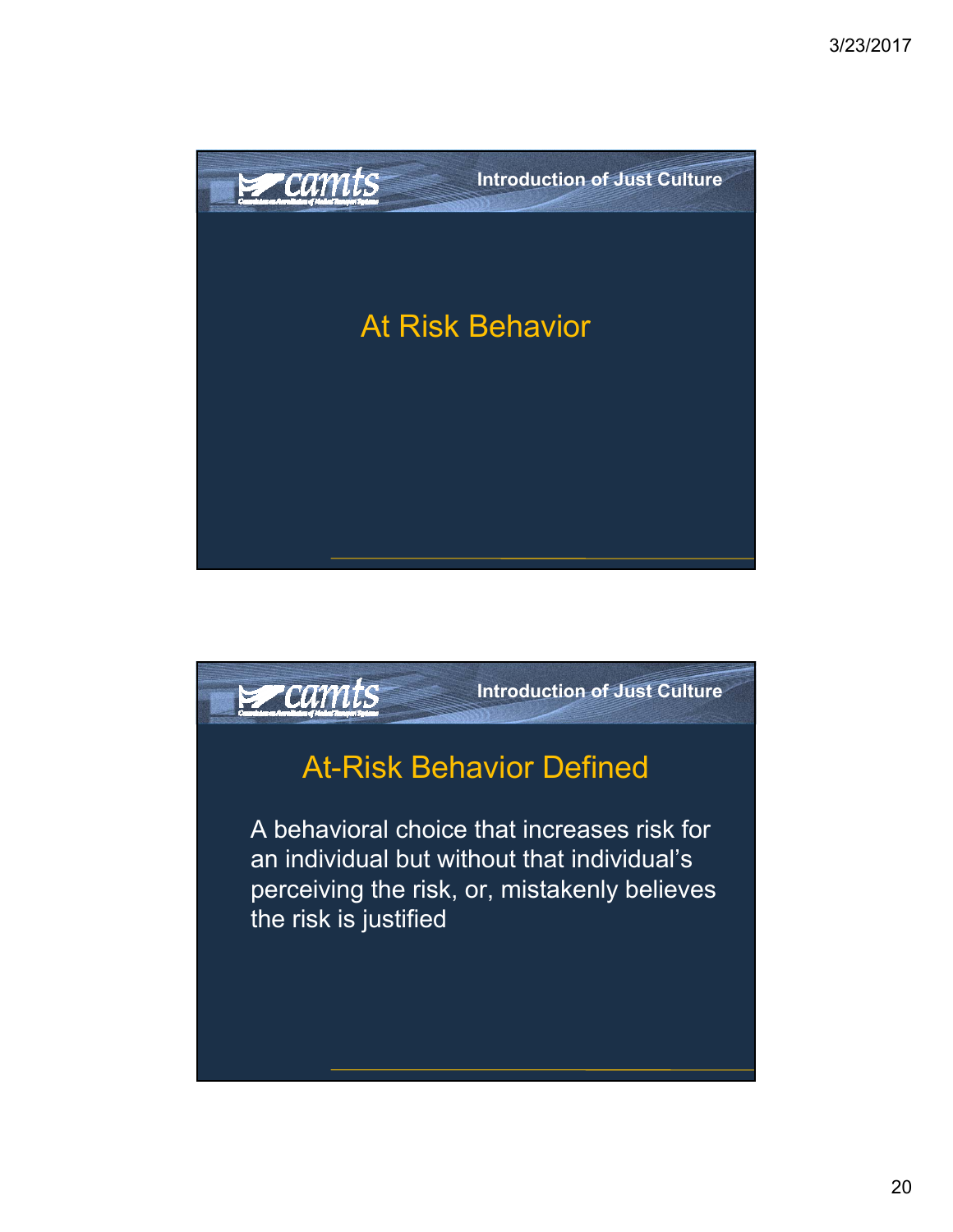

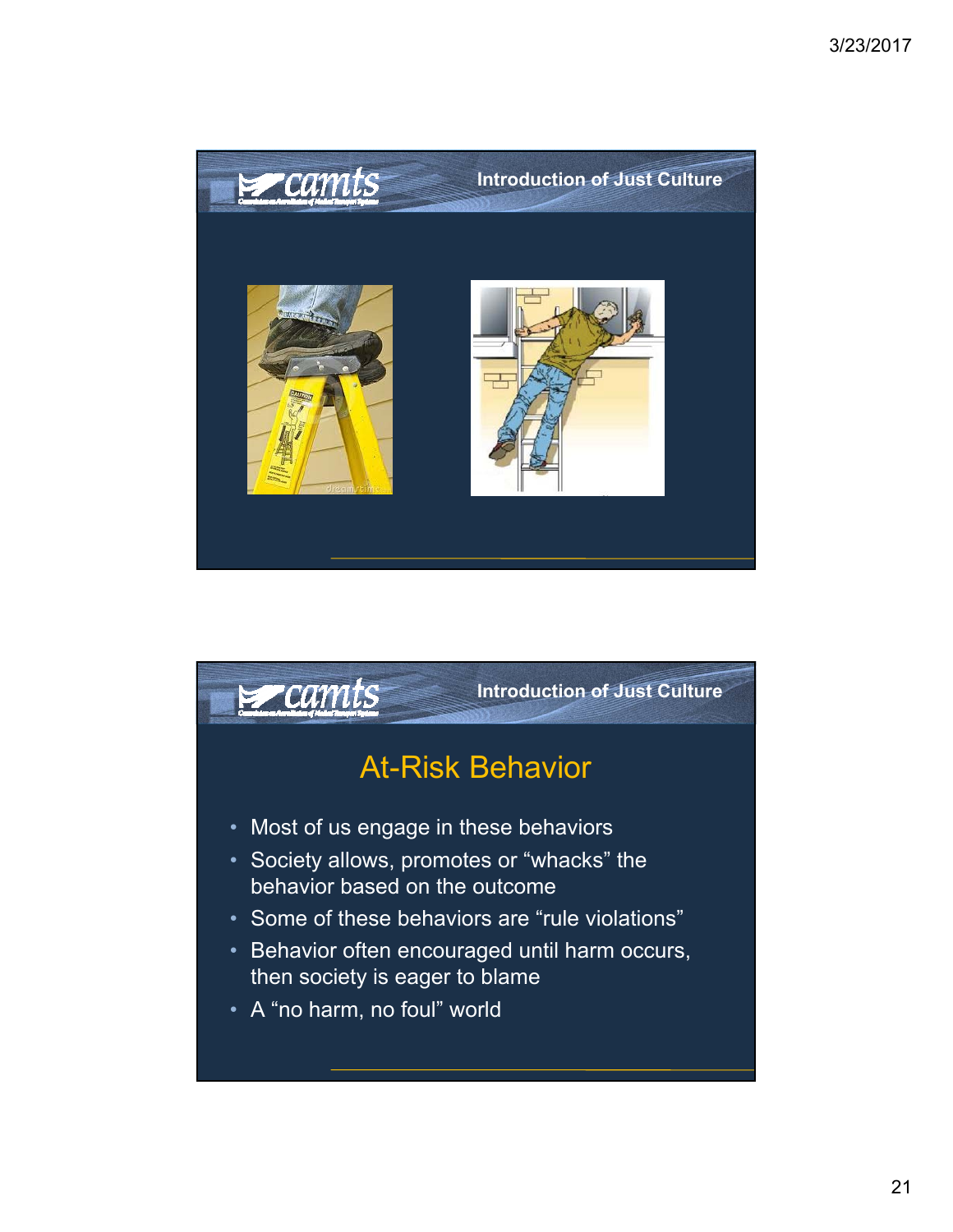

| $z$ camts                                                                                            |                                                                                                                                                                      | <b>Introduction of Just Culture</b> |  |
|------------------------------------------------------------------------------------------------------|----------------------------------------------------------------------------------------------------------------------------------------------------------------------|-------------------------------------|--|
| <b>The Three Behaviors</b>                                                                           |                                                                                                                                                                      |                                     |  |
| <b>Human</b><br>Error                                                                                | <b>At-Risk</b><br><b>Behavior</b>                                                                                                                                    |                                     |  |
| Inadvertent action: slip, lapse,<br>mistake                                                          | A choice: risk not recognized or<br>believed justified                                                                                                               |                                     |  |
| Manage through changes in:<br>• Processes<br>• Procedures<br>• Training<br>• Design<br>• Environment | Manage through:<br>• Removing incentives for At-<br><b>Risk Behaviors</b><br>• Creating incentives for<br>healthy behaviors<br>• Increasing situational<br>awareness |                                     |  |
| <b>Console</b>                                                                                       | <b>Coach</b>                                                                                                                                                         |                                     |  |
|                                                                                                      |                                                                                                                                                                      |                                     |  |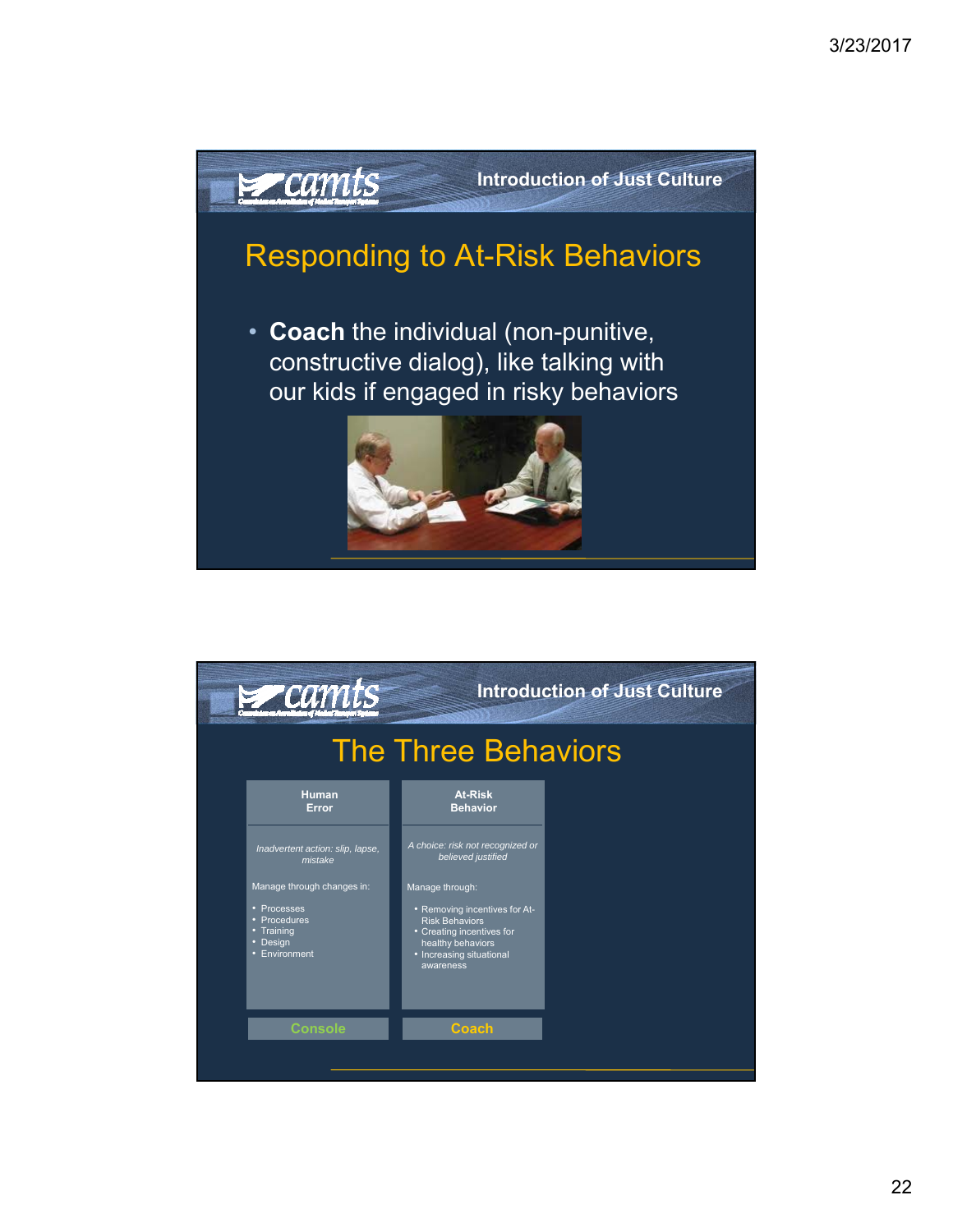

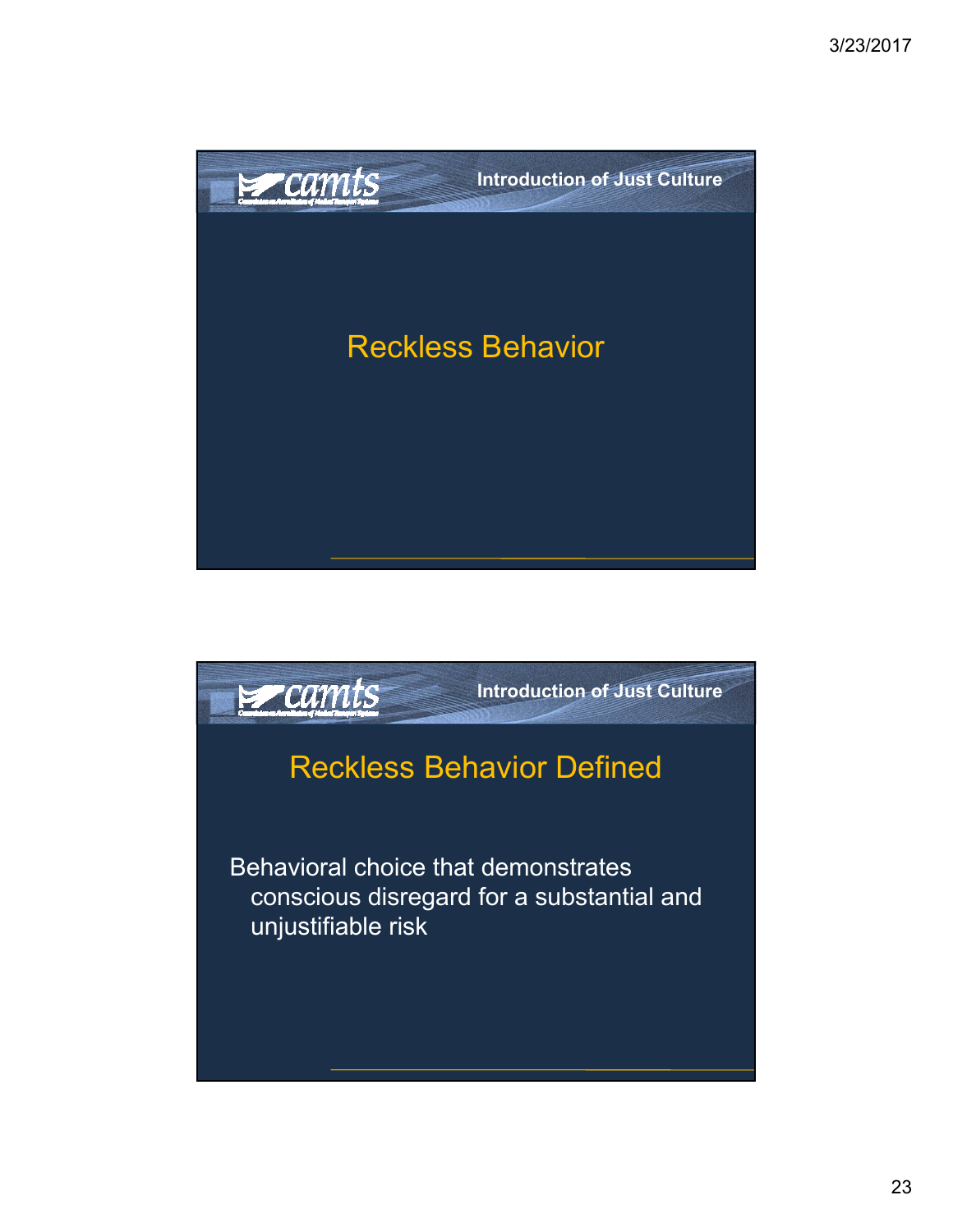

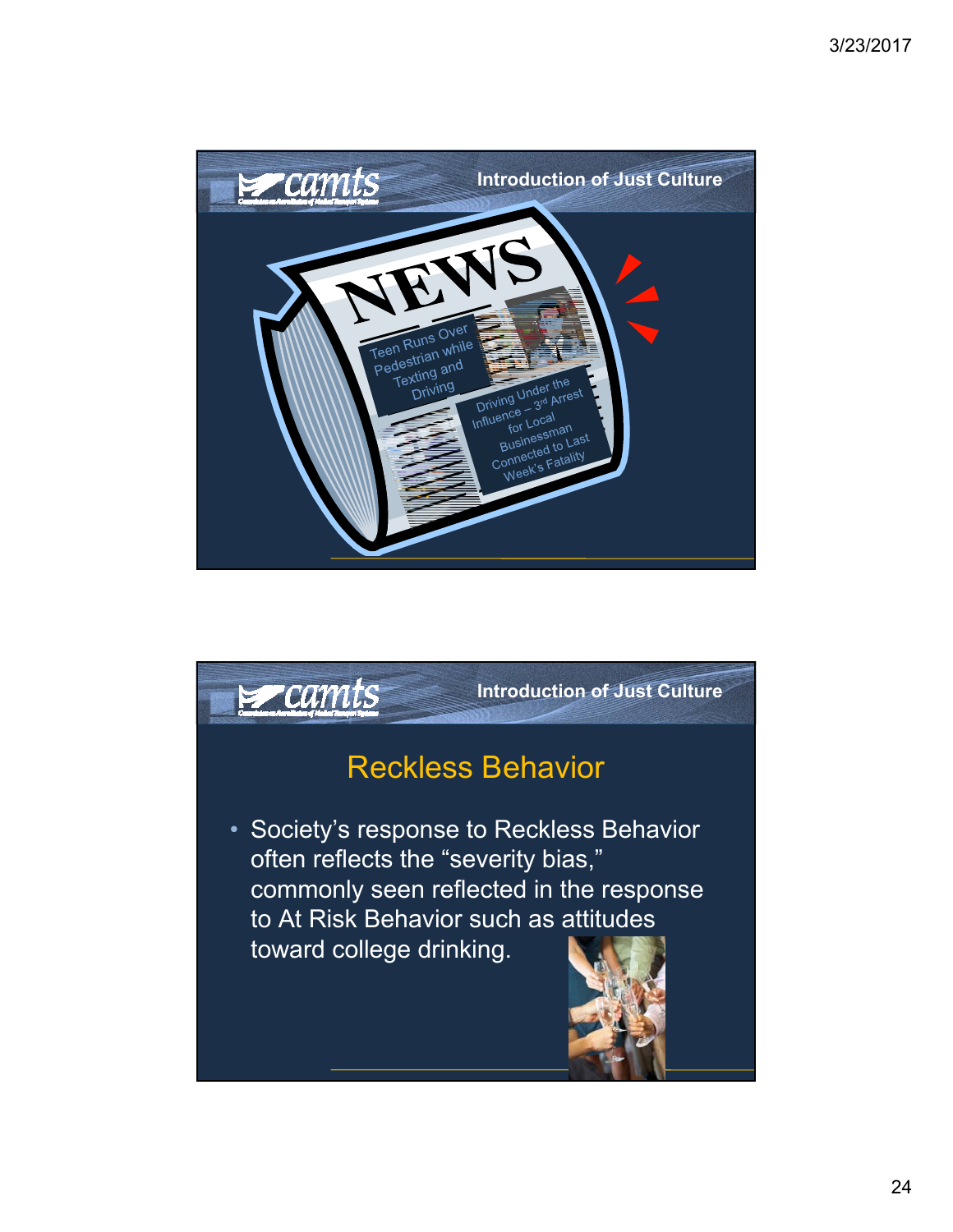

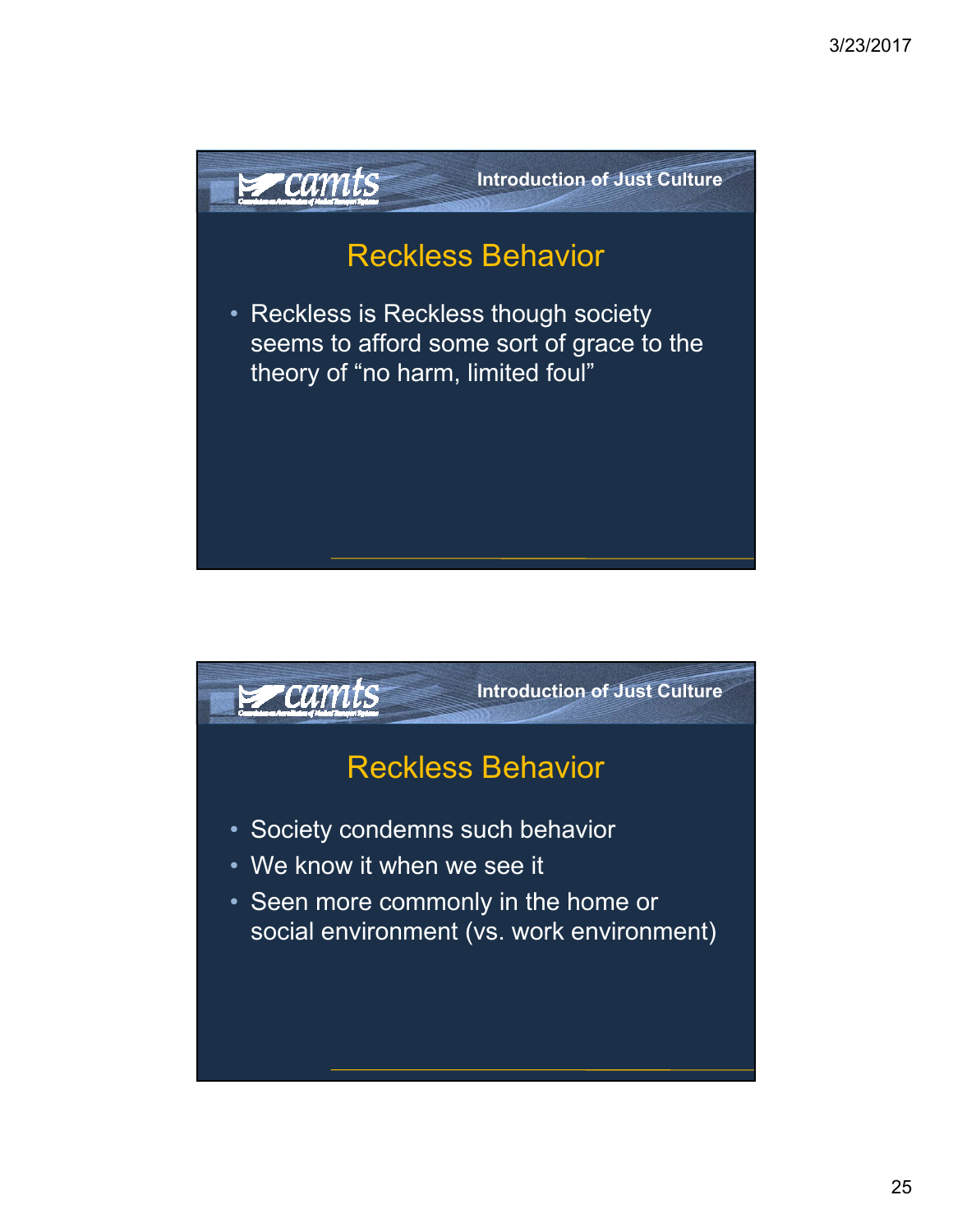

choice meets the criteria of reckless behavior, **consider punitive action**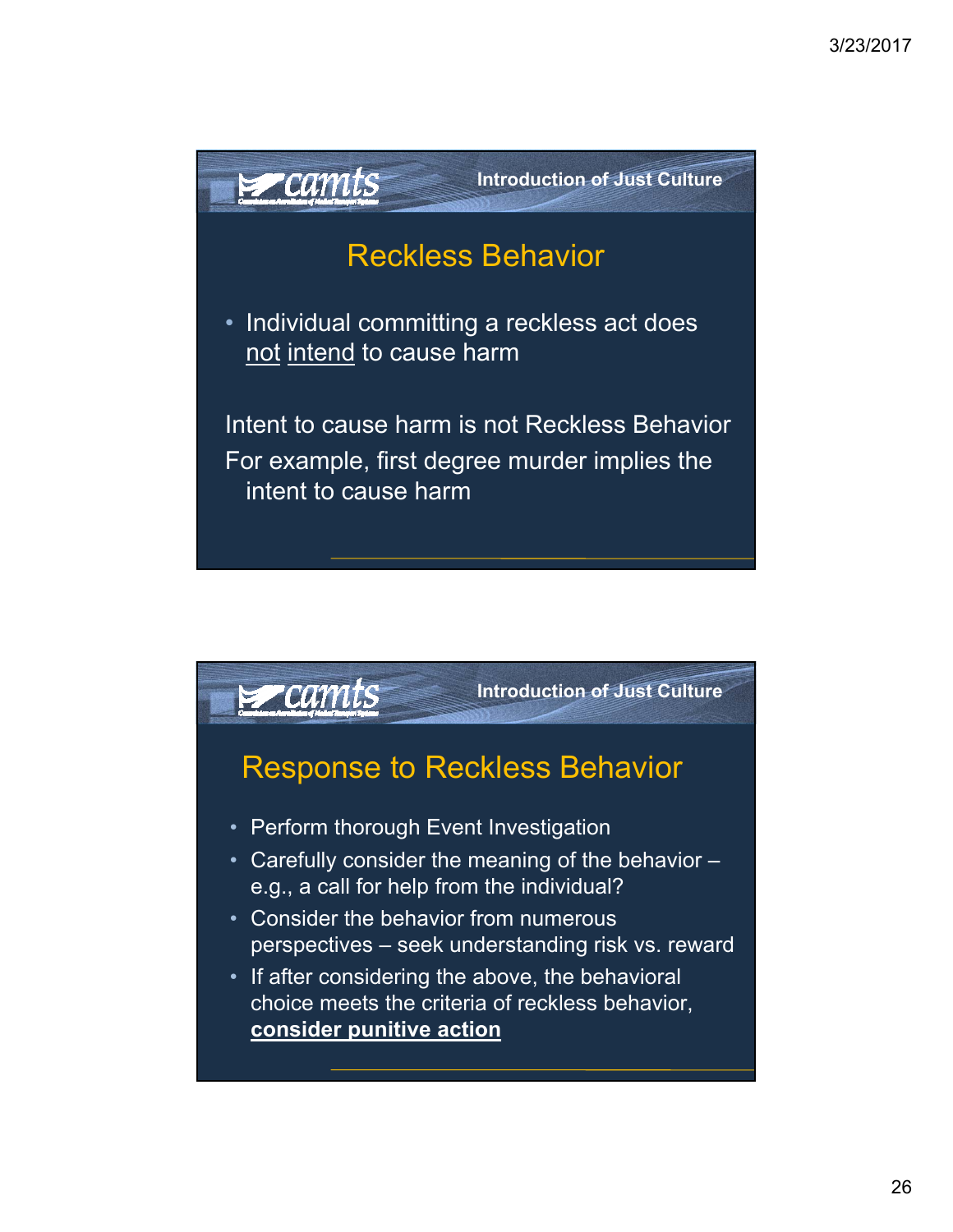

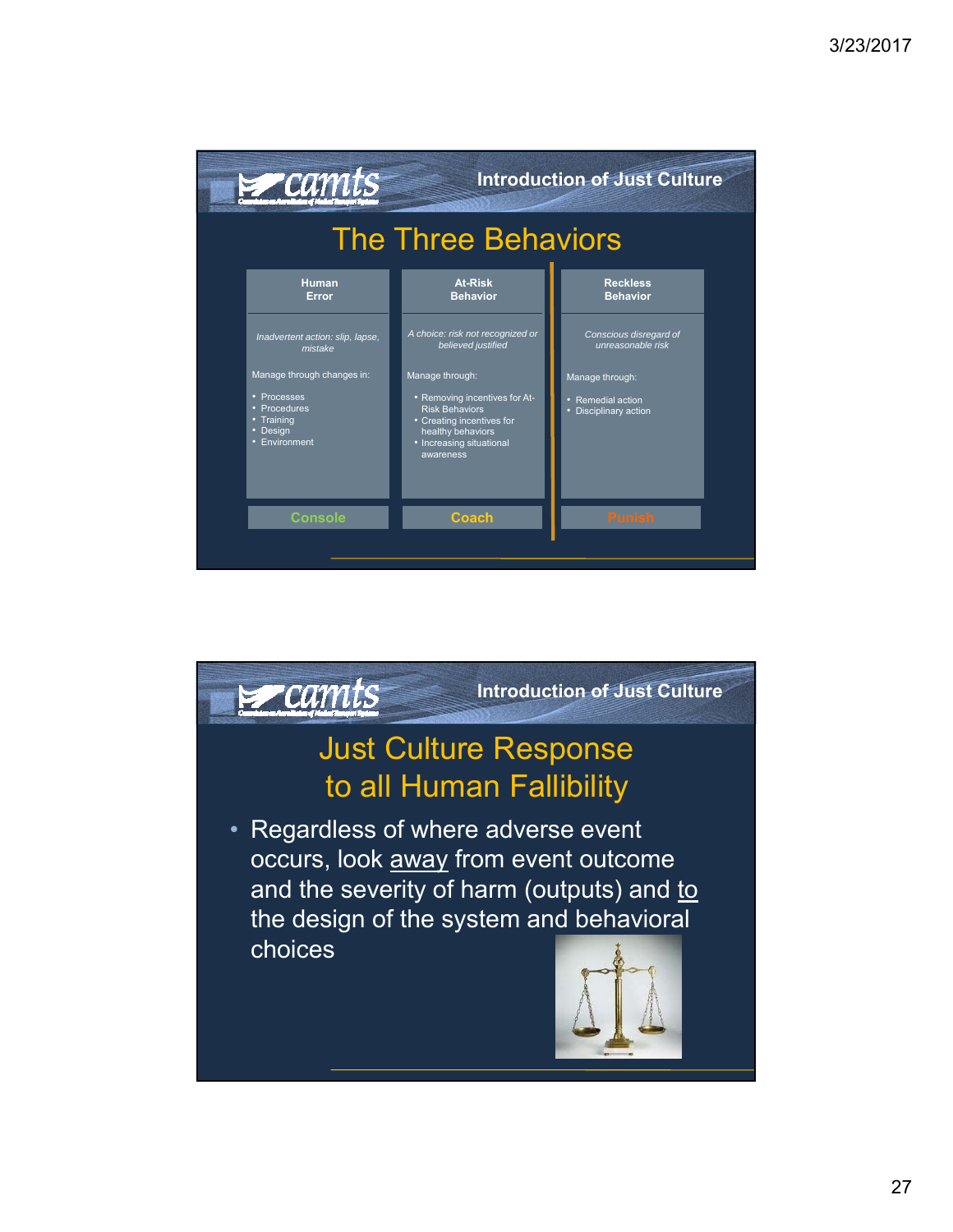

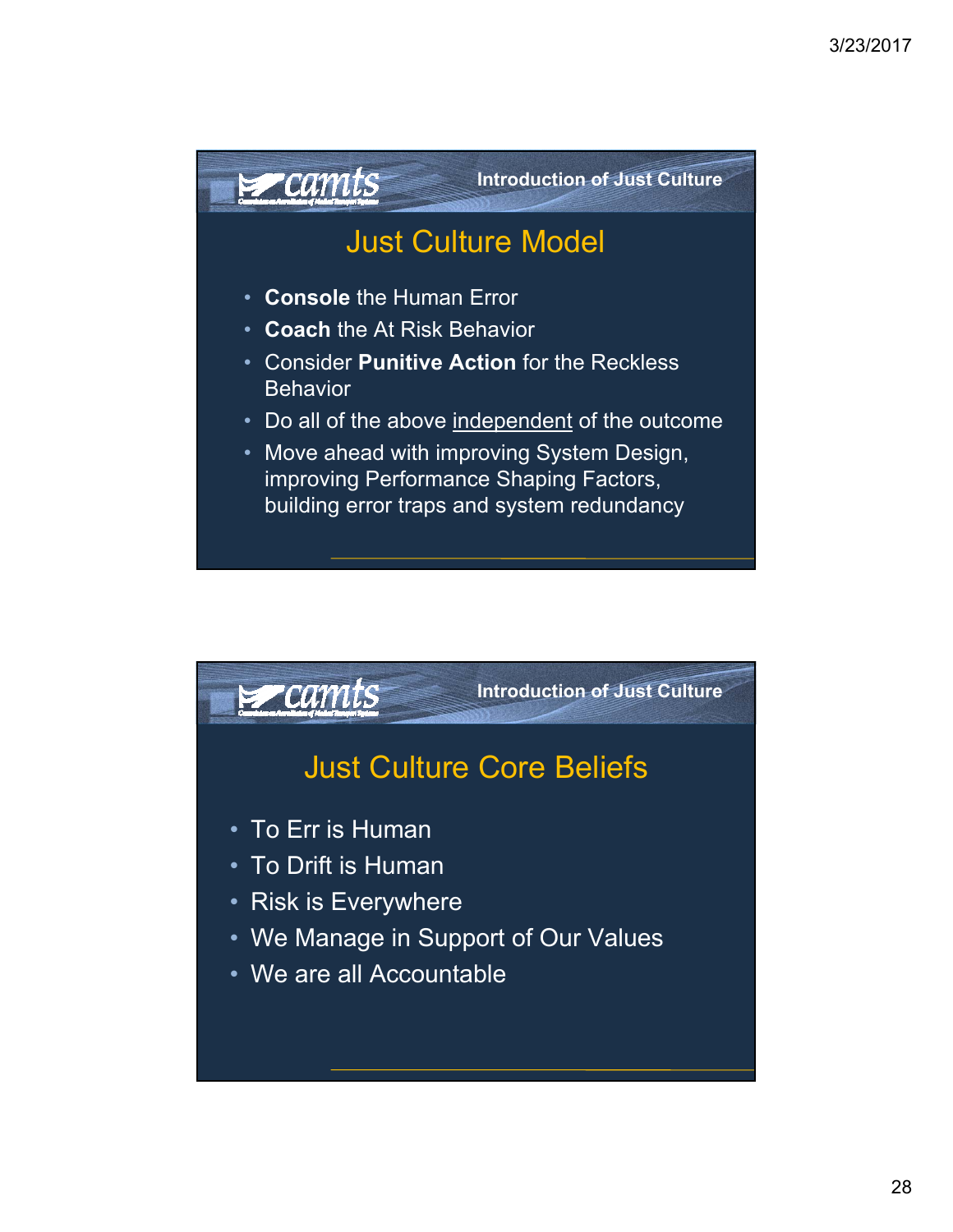

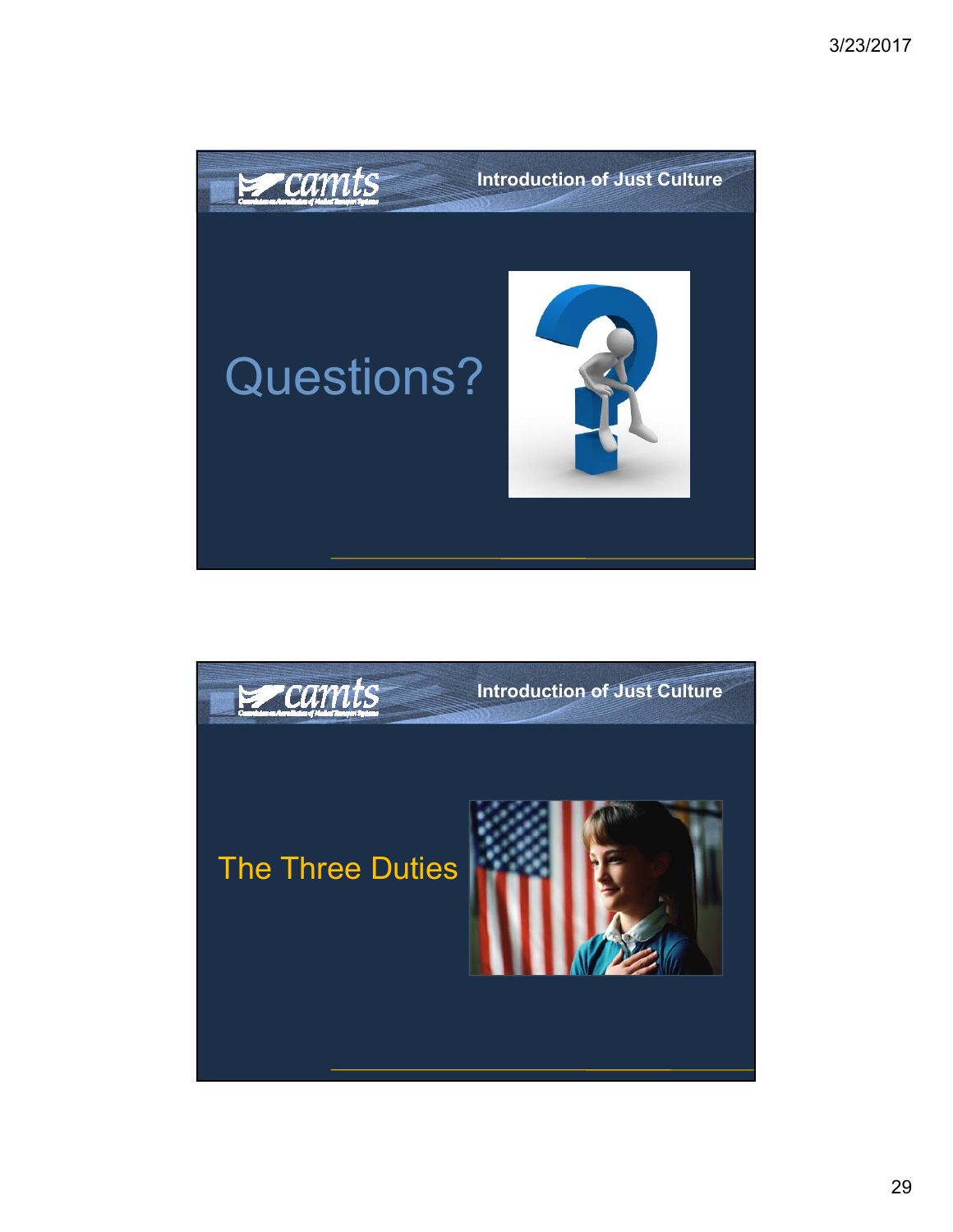

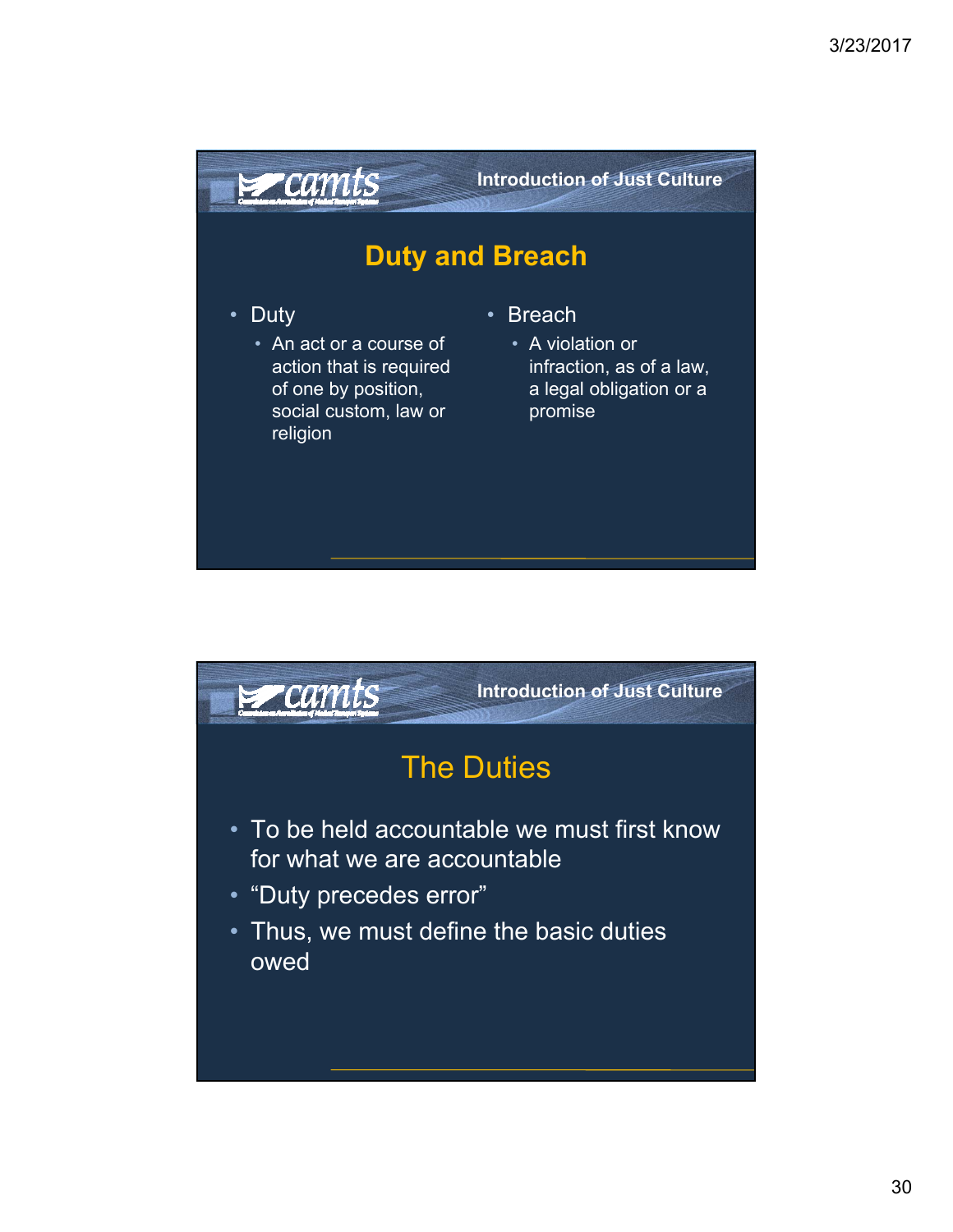

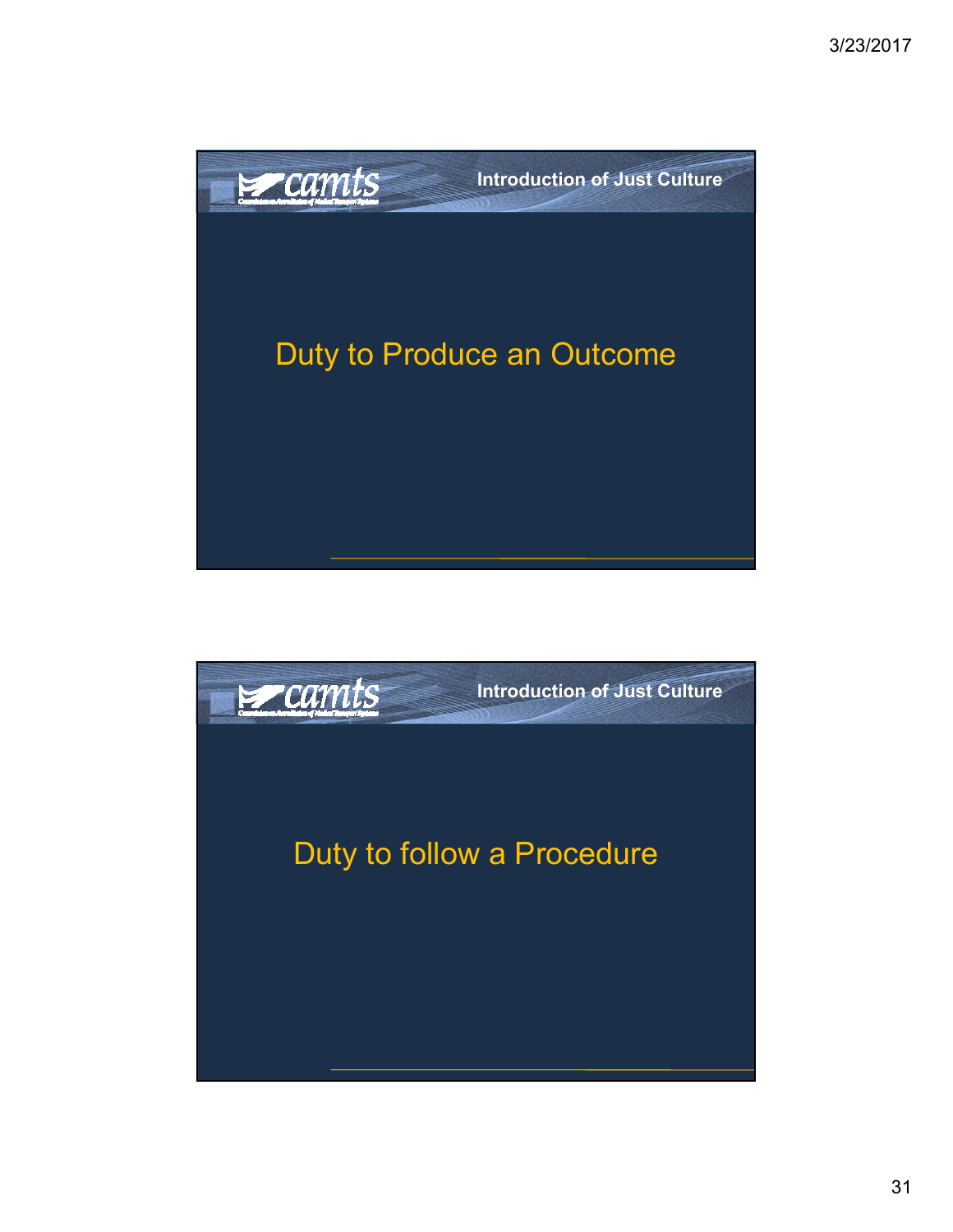

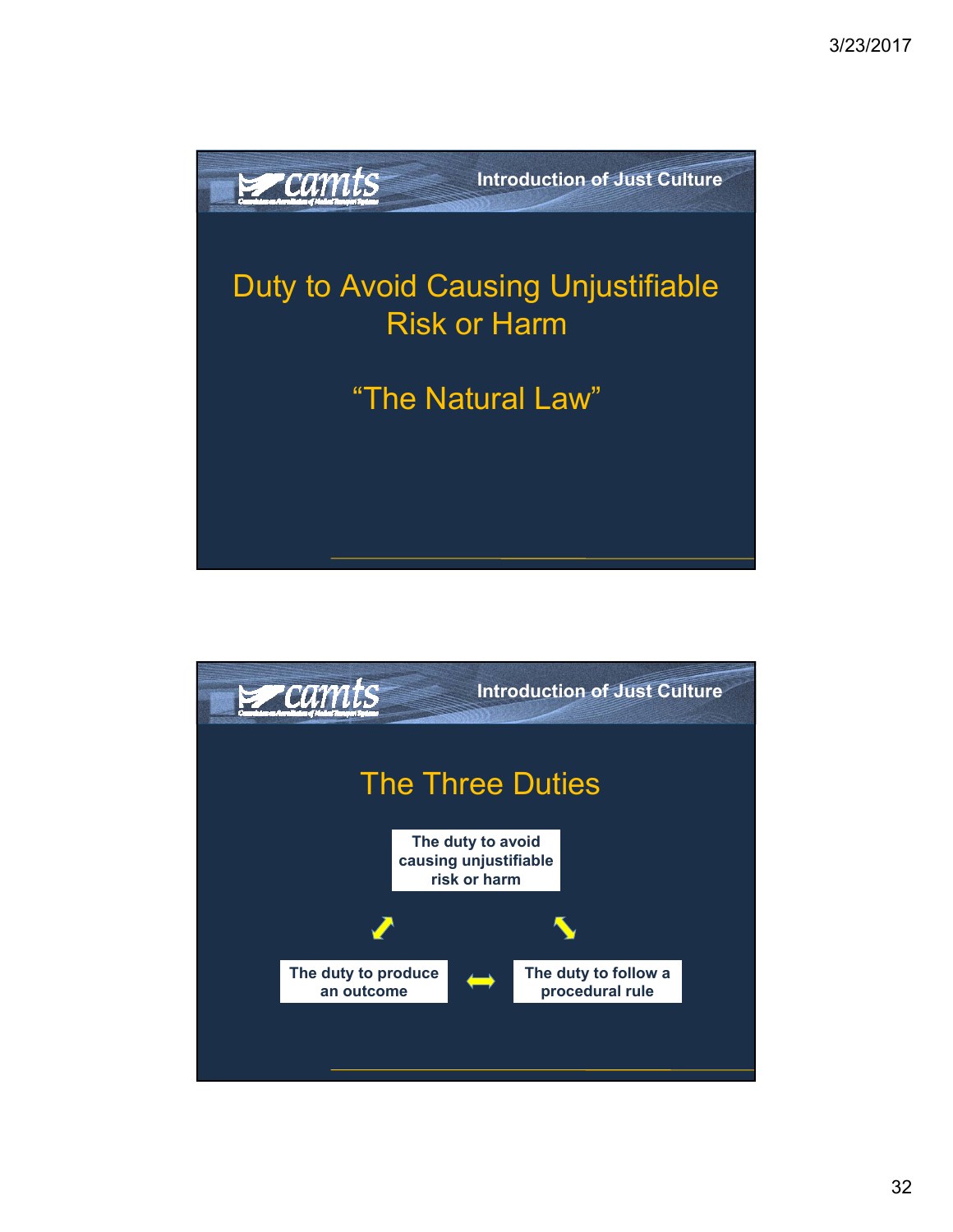

**Introduction of Just Culture**

## Just Culture Course Summary

## The Duties We Owe

Duty to Avoid Unjustifiable Risk or Harm Duty to Follow a Procedure Duty to Produce an Outcome Duty to Mitigate Harm Duty to Do What is Right (Duty to Save – Socially Determined)